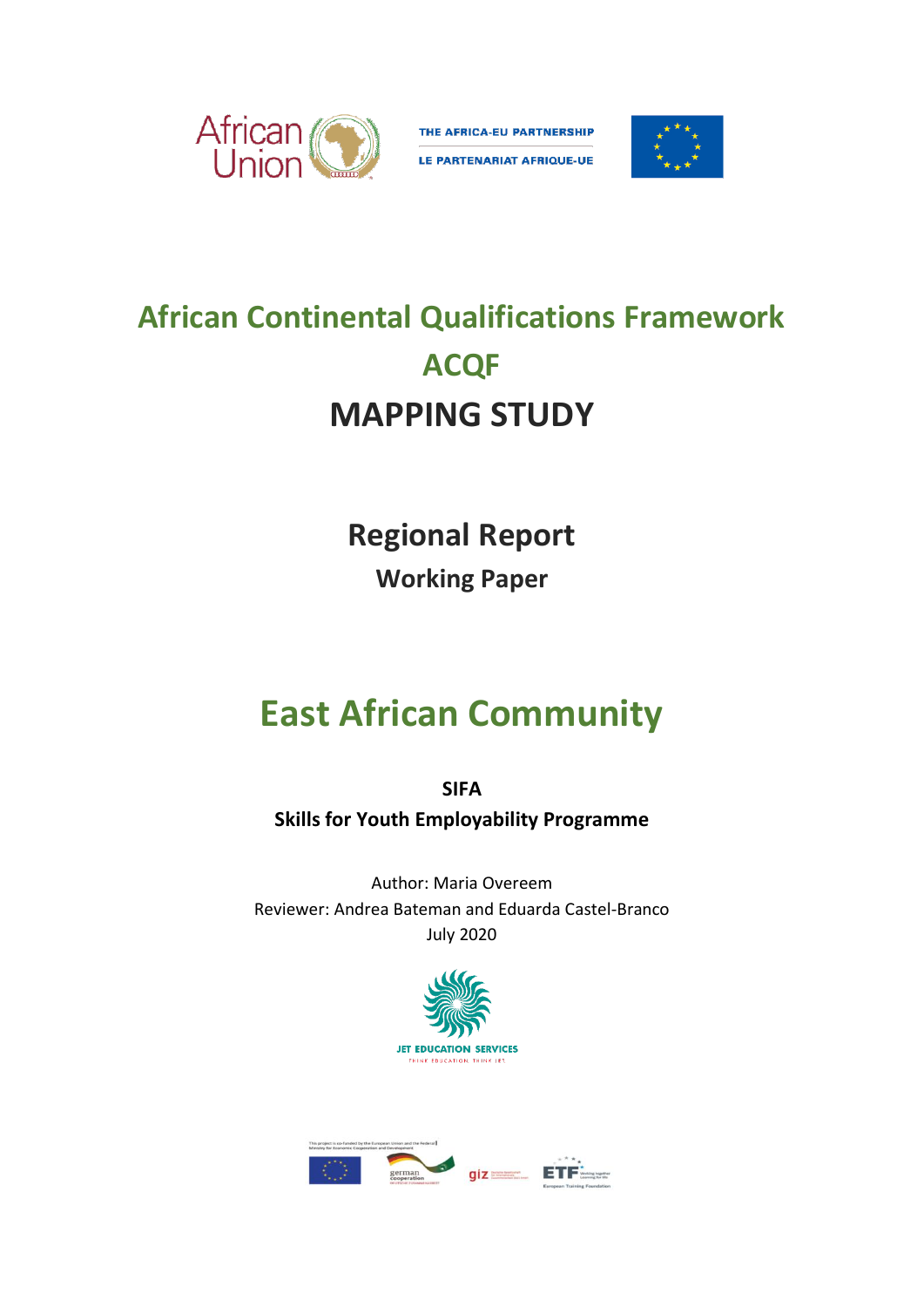This working paper on the regional qualifications framework of the East African Community is part of the Mapping Study of qualifications frameworks in Africa, elaborated in 2020 in the context of the project *AU EU Skills for Youth Employability: SIFA Technical Cooperation - Developing the African Continental Qualifications Framework (ACQF).*

The reports of this Mapping Study collection are:

- **Reports on countries' qualifications frameworks**: Angola, Cabo Verde, Cameroon, Egypt, Ethiopia, Kenya, Morocco, Mozambique, Senegal, South Africa and Togo
- **Reports on qualifications frameworks of Regional Economic Communities**: East African Community (EAC), Economic Community of West African States (ECOWAS), Southern African Development Community (SADC)

Authors of the reports:

- Eduarda Castel-Branco (ETF): reports Angola, Cabo Verde, Cameroon, Morocco, Mozambique
- James Keevy (JET Education Services): report Ethiopia
- Jean Adotevi (JET Education Services): reports Senegal, Togo and ECOWAS
- Lee Sutherland (JET Education Services): report Egypt
- Lomthie Mavimbela (JET Education Services): report SADC
- Maria Overeem (JET Education Services): report Kenya and EAC
- Raymond Matlala (JET Education Services): report South Africa
- Teboho Makhoabenyane (JET Education Services): report South Africa
- Tolika Sibiya (JET Education Services): report South Africa
- Zaahedah Vally (JET Education Services): report South Africa

Reviewers of the reports: Andrea Bateman and Eduarda Castel-Branco

The contents of this paper are the sole responsibility of the author / authors and do not necessarily reflect the views of the EU, BMZ, the project, GIZ, ETF and JET Education Services. While every effort was made to verify the contents of the working papers, we encourage the reader to provide us supplementary information where any unintended omissions are identified: [info@jet.org.za](mailto:info@jet.org.za) and [ecb@etf.europa.eu](mailto:ecb@etf.europa.eu)

Reproduction is authorised provided the source is acknowledged.

July 2020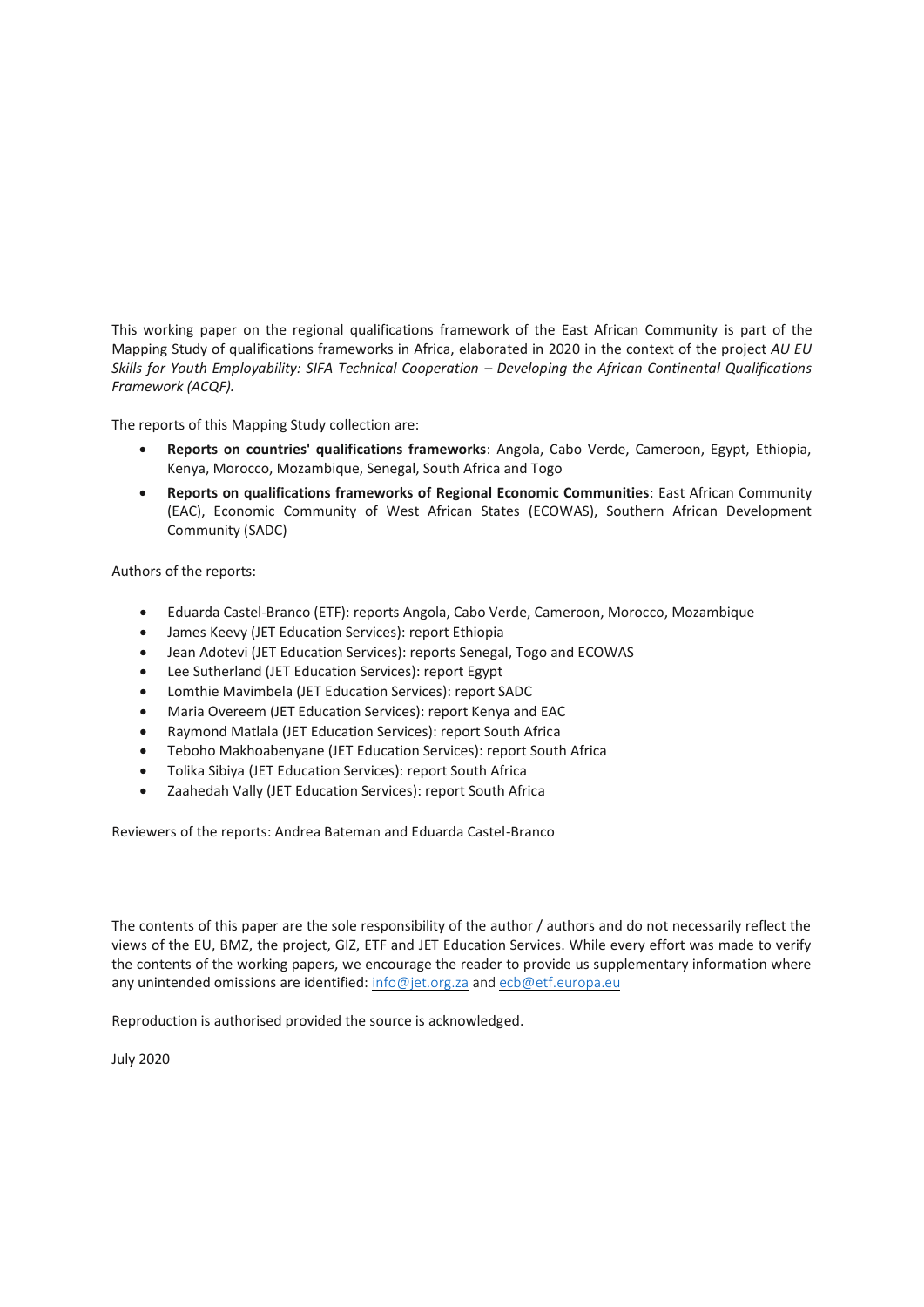### **Contents**

| 1.  |       |                                                                                   |  |  |  |
|-----|-------|-----------------------------------------------------------------------------------|--|--|--|
| 2.  |       |                                                                                   |  |  |  |
| 3.  |       |                                                                                   |  |  |  |
| 4.  |       |                                                                                   |  |  |  |
|     | 4.1   |                                                                                   |  |  |  |
|     | 4.2   |                                                                                   |  |  |  |
|     | 4.3   |                                                                                   |  |  |  |
|     | 4.4   |                                                                                   |  |  |  |
|     | 4.5   |                                                                                   |  |  |  |
|     | 4.6   |                                                                                   |  |  |  |
|     | 4.7   |                                                                                   |  |  |  |
|     | 3.7.1 |                                                                                   |  |  |  |
| 5.  |       |                                                                                   |  |  |  |
|     | 5.1   |                                                                                   |  |  |  |
|     | 5.2   |                                                                                   |  |  |  |
| 6.  |       |                                                                                   |  |  |  |
|     | 6.1   | Governance, roles, functions - policy, coordination, implementation, monitoring18 |  |  |  |
| 7.  |       |                                                                                   |  |  |  |
|     | 7.1   |                                                                                   |  |  |  |
|     | 7.2   |                                                                                   |  |  |  |
|     | 7.3   |                                                                                   |  |  |  |
|     | 7.4   |                                                                                   |  |  |  |
| 8.  |       |                                                                                   |  |  |  |
|     | 8.1   |                                                                                   |  |  |  |
|     | 8.2   |                                                                                   |  |  |  |
|     | 8.3   |                                                                                   |  |  |  |
| 9.  |       |                                                                                   |  |  |  |
|     | 9.1   |                                                                                   |  |  |  |
| 10. |       |                                                                                   |  |  |  |
| 11. |       |                                                                                   |  |  |  |
| 12. |       |                                                                                   |  |  |  |
| 13. |       |                                                                                   |  |  |  |
| 14. |       |                                                                                   |  |  |  |
| 15. |       |                                                                                   |  |  |  |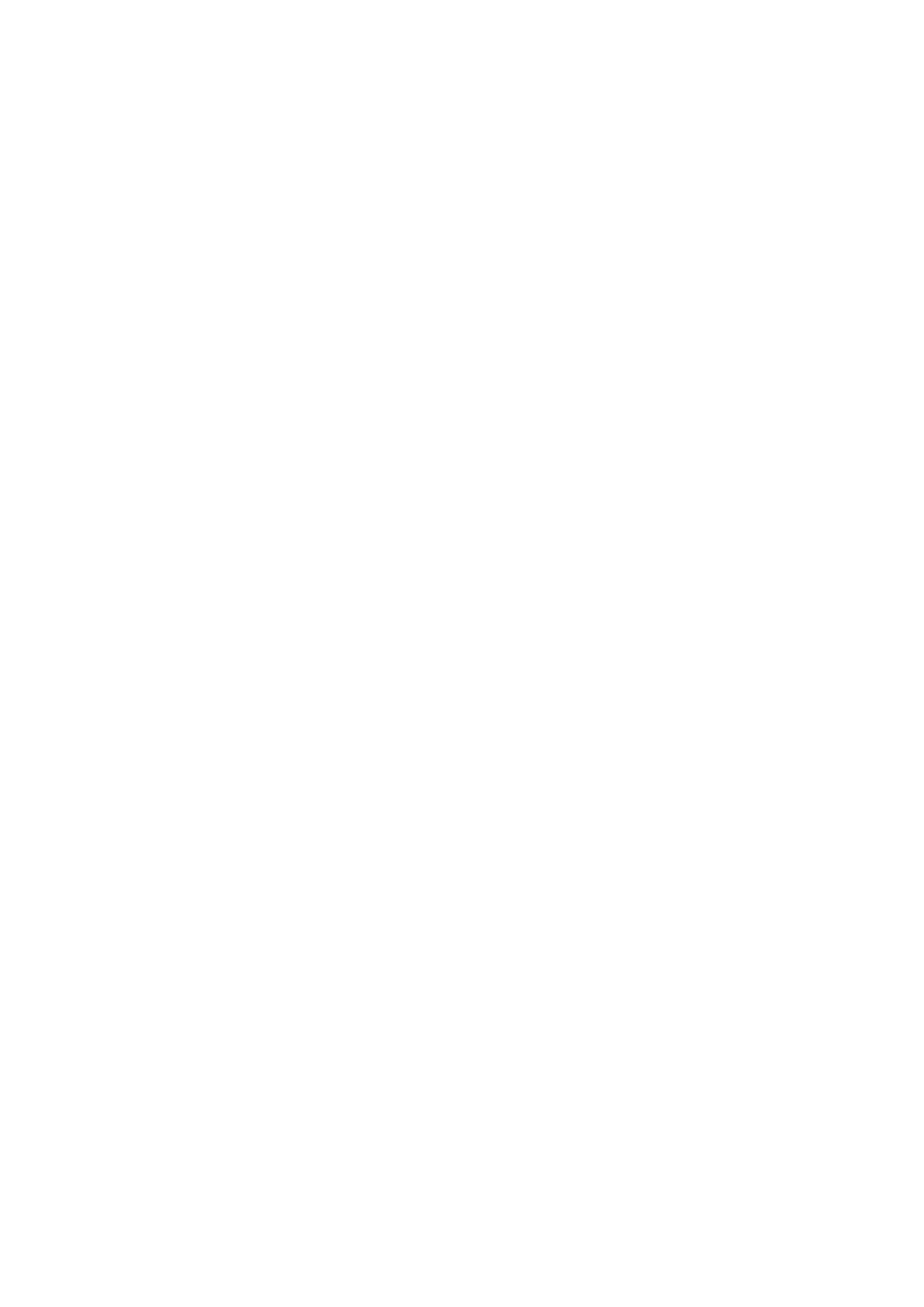# <span id="page-4-0"></span>**Acronyms**

| <b>ACQF</b>   | African Continental Qualifications Framework                                  |
|---------------|-------------------------------------------------------------------------------|
| AU            | African Union                                                                 |
| <b>AUC</b>    | African Union Commission                                                      |
| COMESA        | <b>Common Market for Eastern and Southern Africa</b>                          |
| <b>CUE</b>    | <b>Commission for University Education</b>                                    |
| EAC           | <b>East African Community</b>                                                 |
| <b>EAQFHE</b> | East African Qualifications Framework for Higher Education                    |
| <b>ECTS</b>   | European Credit Transfer and Accumulation System                              |
| <b>ETF</b>    | <b>European Training Foundation</b>                                           |
| EU            | <b>European Union</b>                                                         |
| GIZ           | Deutsche Gesellschaft für Internationale Zusammenarbeit                       |
| HAQAA         | Harmonisation of African Higher Education Quality Assurance and Accreditation |
| HE            | <b>Higher Education</b>                                                       |
| <b>IGAD</b>   | Intergovernmental Authority on Development                                    |
| <b>IUCEA</b>  | Inter-University Council of East Africa                                       |
| <b>MRA</b>    | <b>Mutual Recognition Agreement</b>                                           |
| <b>PEACCM</b> | Protocol on the East African Community Common Market                          |
| QA            | <b>Quality Assurance</b>                                                      |
| <b>RQF</b>    | <b>Regional Qualifications Framework</b>                                      |
| <b>RPL</b>    | Recognition of Prior Learning                                                 |
| <b>SIDA</b>   | Swedish International Development Cooperation                                 |
| <b>TVET</b>   | Technical and Vocational Education and Training                               |
|               |                                                                               |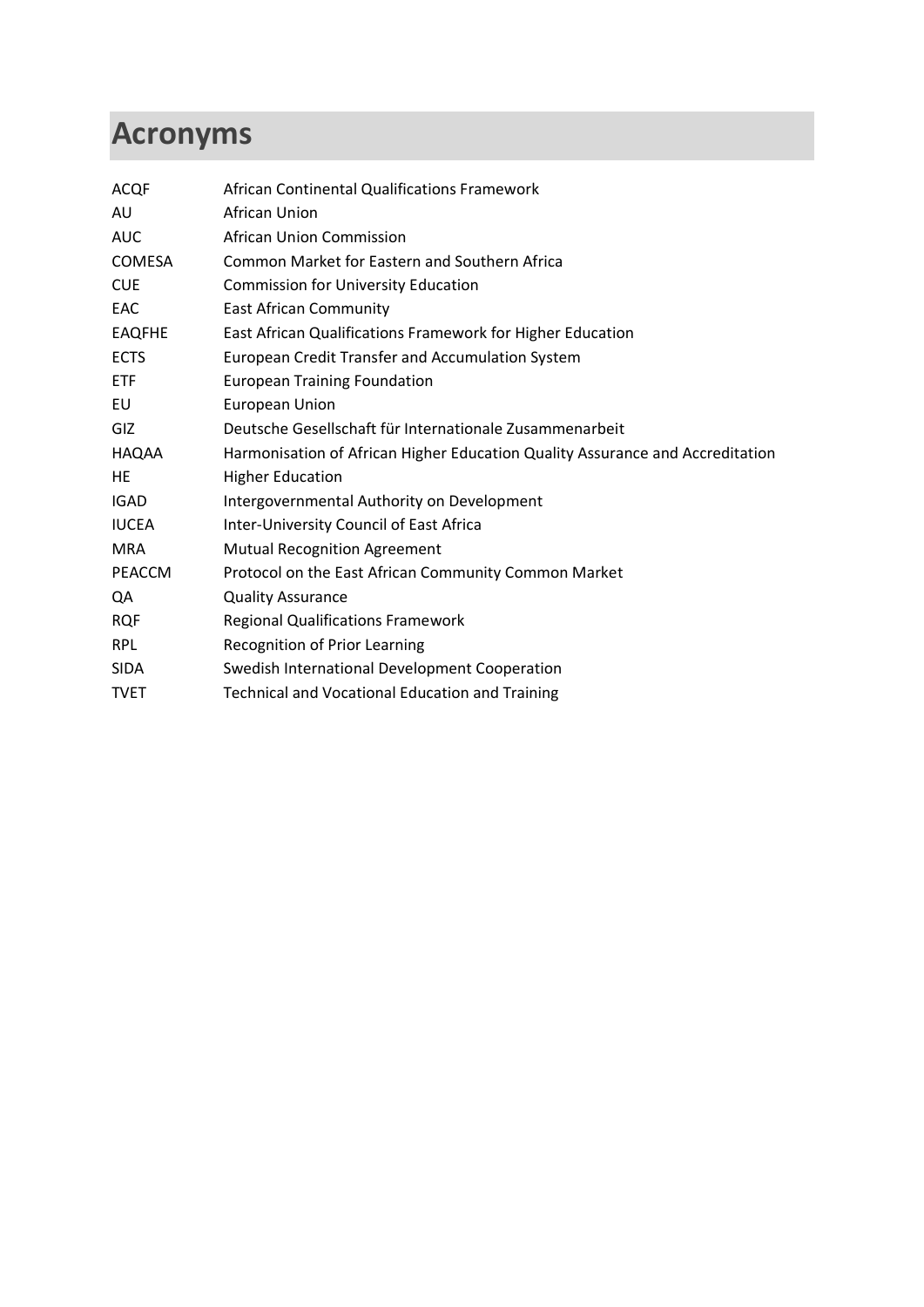# <span id="page-5-0"></span>**Introduction on the ACQF Mapping Study**

#### **Policy context of this mapping study**

This country report forms an integral part of the *Mapping Study on the state-of-play and dynamics of qualifications frameworks in Africa*, which lays the updated evidence foundation for development of the African Continental Qualifications Framework (ACQF). The purpose of this report is to provide an updated overview - not an evaluation - of policies, practices and instruments related with the regional qualifications framework in the East Africa Community.

The African Union Commission (AUC) initiated the ACQF development process in September 2019 working in partnership with the European Union (EU), Deutsche Gesellschaft für Internationale Zusammenarbeit (GIZ) and the European Training Foundation (ETF) over a period of 2.5 years (2019-2022). The ACQFdevelopment activities are part of the African Union (AU)-EU project "Skills for Youth Employability", which supports a holistic process building on evidence and analysis; AUC political leadership and consultation of African stakeholders (national, regional and continental); awareness raising and capacity development of African stakeholders.

The main planned output of the project by mid-2022 is the ACQF policy and technical document and action plan technically validated for decision making by the relevant organs of the AU.

The intermediate project outputs planned for 2019-2022 are:

- ACQF Mapping study (by mid-2020)
- ACQF Feasibility study (by mid-2021)

Other key activities:

- Stakeholder consultation workshops throughout the process (2019-2022)
- Awareness raising and capacity development actions (2020-2022)
- Website to support ACQF development and information sharing
- ACQF related policy and technical information for STC-EST meetings

#### **ACQF Mapping Study: brief overview of the scope and methodology**

The ACQF mapping study aims to chart a comprehensive, specific and updated analysis of where Africa stands in respect to qualifications frameworks development, establishment, operationalisation and revision. The scope of the study is wide in terms of explored thematic domains; and inclusive, as it considers the broad range of countries' dynamics and progression stages in developing and establishing qualifications frameworks.

The mapping study builds on a combination of sources of information and data:

- **a)** Desk research: collection and analysis of sources, including policy-legislative framework; methodology sources; qualifications websites, registers and catalogues; statistical data; analyses and studies.
- **b)** Online survey: conducted between beginning of November 2019 and mid-January 2020; a second round was conducted in May 2020. Responses were received from 33 countries.
- **c)** Technical visits to a group of ten countries and three Regional Economic Communities (RECs): carried out by a team of experts, in the period from mid-December 2019 to mid-March 2020.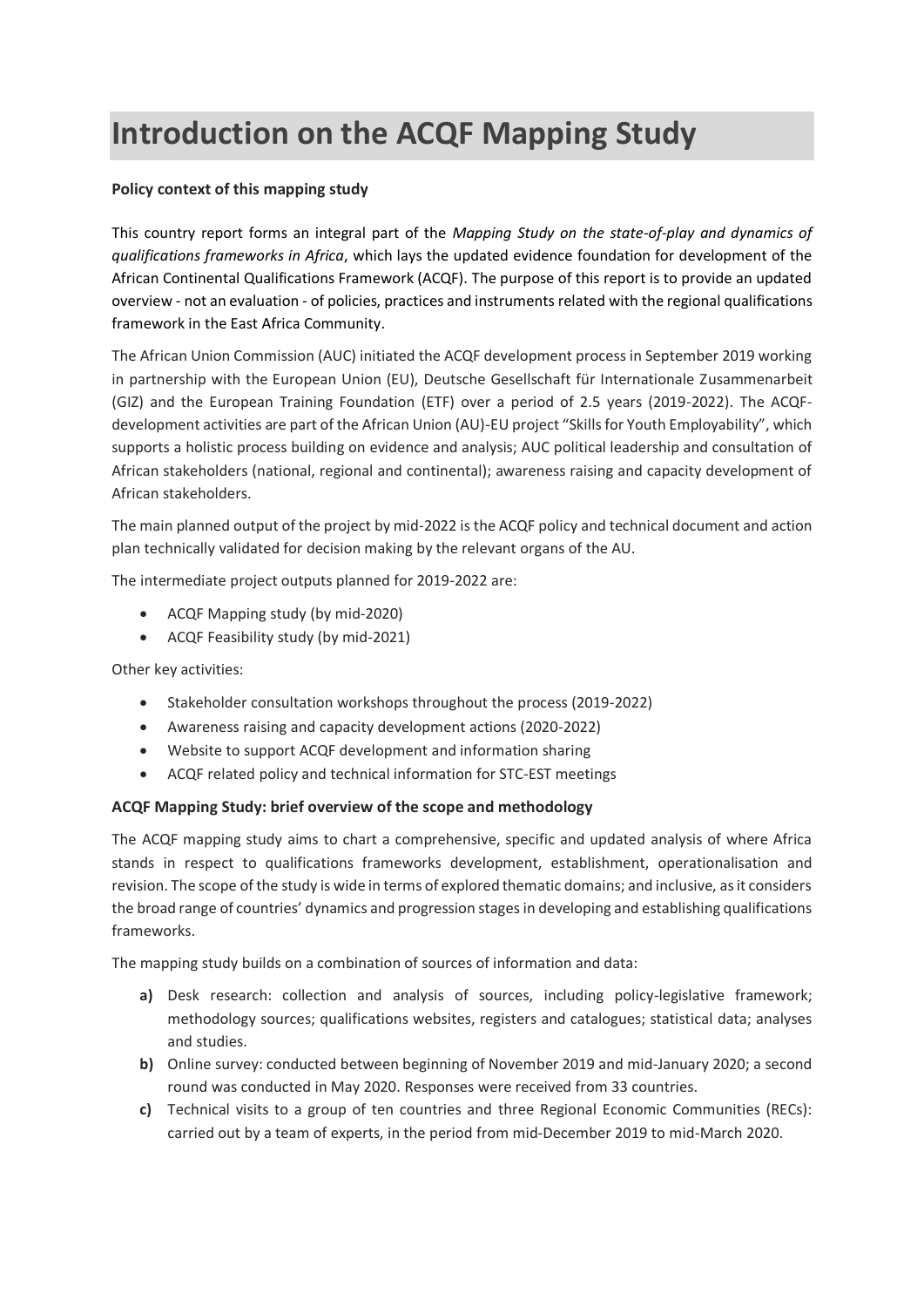Countries included in the technical visits: Angola, Cameroon, Egypt, Ethiopia, Kenya, Morocco, Mozambique, Senegal, Togo and South Africa. Cabo Verde was included in March 2020, but due to the Coronavirus Pandemic the research did not include a country visit, and was based on online meetings, a presentation of the NQF and extensive desk research. Three Regional Economic Communities (RECs) contacted: EAC, ECOWAS and SADC.

#### Main reports of the mapping study

- Final comprehensive report, encompassing the full set of findings from the continental stocktaking and the thematic analyses on qualifications frameworks developments in Africa. Finalisation: September 2020.
- Synthetic report and infographics focused on key findings. Period: September 2020.

#### Thematic analyses contributing to the comprehensive mapping study

- Report of continental-wide survey on developments of qualifications frameworks encompassing all AU Member States (AU MS) and RECs
- Report of analysis of qualifications
- Country reports (11 countries) and REC reports (3 RECs)

#### **Acknowledgements**

*This study of the East African regional qualifications framework has been based on literature study and on the generous input of Dr James Otieno Jowi, Principal Education Officer, East African Community (EAC). The implementing body of the regional framework, IUCEA, had difficulties to respond to the invitation of the AUC to contribute to this mapping report.*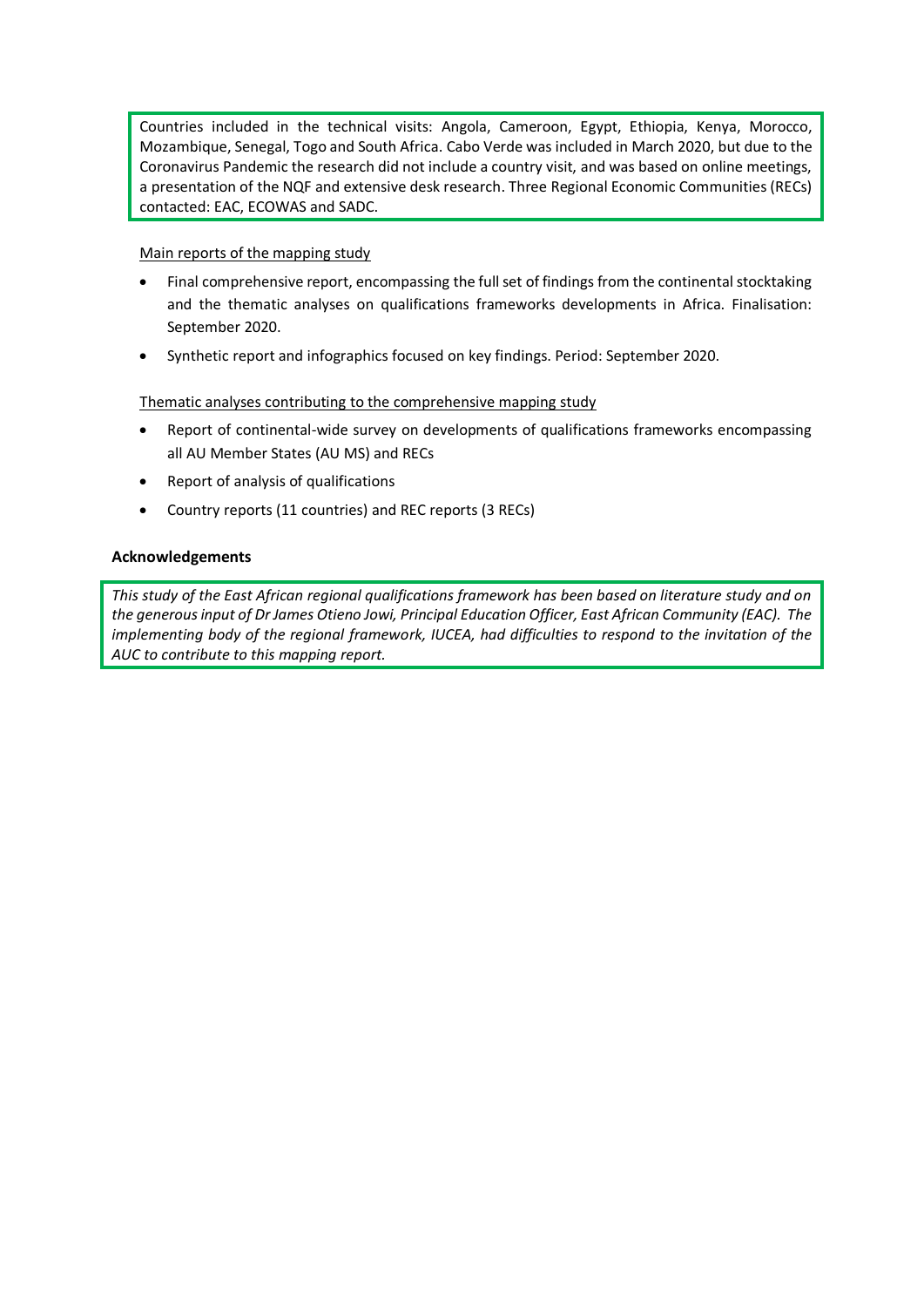# <span id="page-7-0"></span>**1. Snapshot of regional qualifications framework development in the EAC**

The first regional qualifications framework (RQF) to be developed by the East African Community is the **East African Qualifications Framework for Higher Education (EAQFHE)**. This framework was developed in 2015 by the IUCEA, with funding from Swedish SIDA. Its stated purpose is that 'the EAQFHE provides the set of policies, objectives and information central to the organisation, management, implementation and monitoring arrangements for the qualifications framework. In addition to the EAQFHE, it has been noted that from 2020 the EAC has embarked on a process of developing a TVET qualifications framework, with assistance from the Swiss Agency for Development and Cooperation and the World Bank. Plans are also underway for the development of a teacher education qualifications framework for the region (Jowi, 2020).

The EAQFHE, as its name suggests, is a framework for qualifications in the higher education sector. The Higher Education Qualification Descriptors relate to programmes and not modules or course units. RQF levels. The EAQFHE is an 8-level framework, with **level descriptors** for all levels. It is based on a **credit system** based on notional hours whereby 1 credit is 10 notional hours. One year of study is equal 40 credits, or 400 notional hours, which seems little, for example in comparison to the European Credit Transfer and Accumulation System (ECTS), where 60 ECTS credits are allocated to the learning outcomes and associated workload of a full-time academic year or its equivalent. Credit transfer in the EAQFHE is time bound**.** However, learners on non-formal and informal programmes may have their cases considered on a case by case basis.

All qualifications listed on the EAQFHE contain **outcome statements** which describe the knowledge, skills and attributes of a graduate. The outcome statement is designed to be used by prospective employers and other tertiary education organisations, and for comparing qualifications. The EAQFHE also refers to UNESCO frameworks and the Arusha Convention on the recognition of qualifications in higher education in Africa.

The following **legal instruments** provide the legal framework for the EAQFHE (Kerre, undated):

- Treaty Establishing the EAC;
- Protocol on the East African Community Common Market (PEACCM)
- IUCEA Act;
- National higher education policy and legislation of each partner state;
- EAC Legislation for EAQFHE.

The overall mandate over the EAQFHE rests with the **IUCEA**, which is the custodian and governing body, delegated by the EAC. Monitoring of the framework according to a monitoring framework is being done by the IUCEA, to be reported to EAC. The monitoring system uses a scorecard, which covers a number of actions that the EAC is undertaking and which are shared with representatives of the partner states of the East African Community.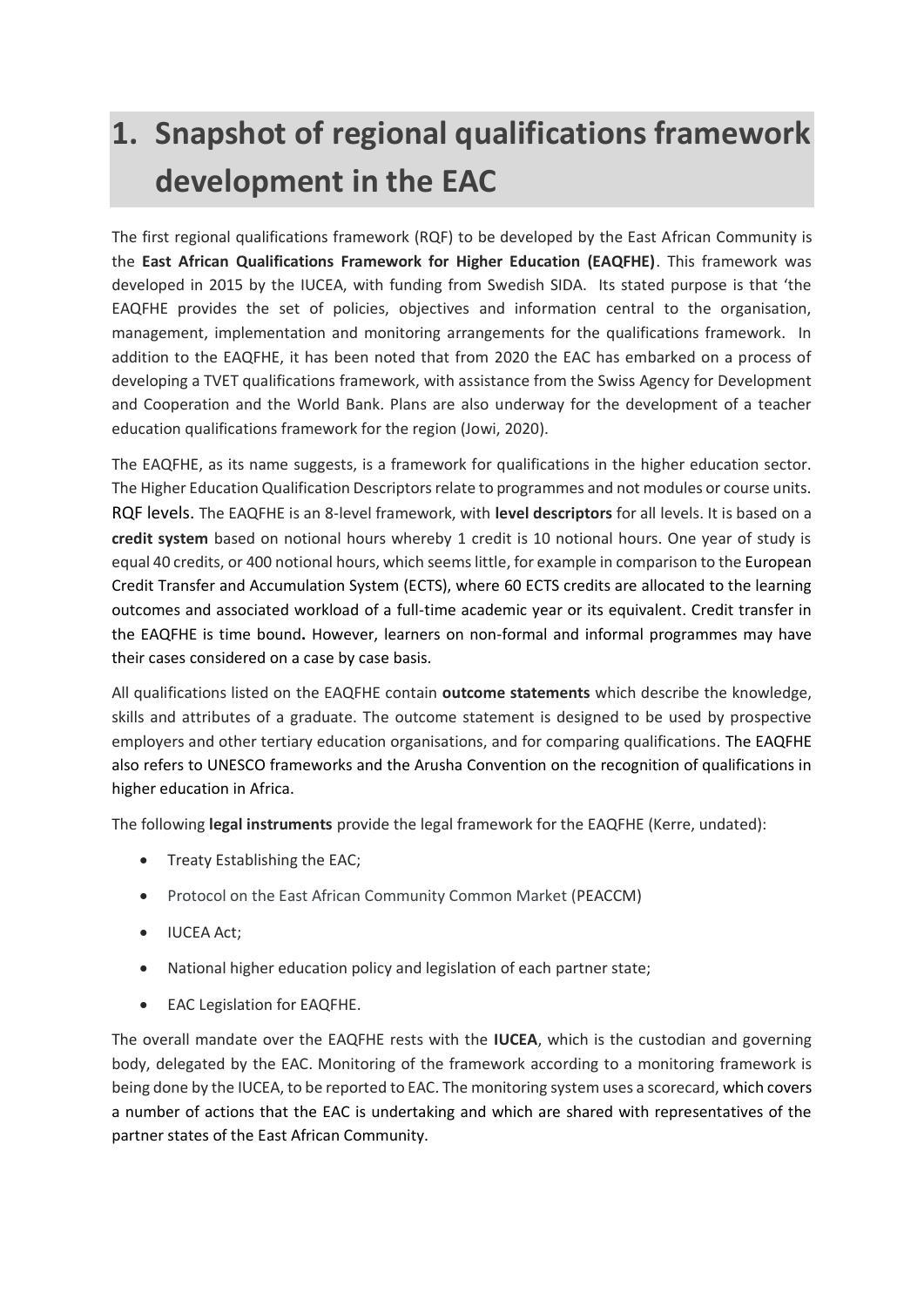**Quality assurance** of qualifications in East Africa is done at different levels: at institutional level (universities, institutes of higher learning) and at national level through quality assurance authorities (Jowi, 2020). For example, for Kenya the Commission for University Education (CUE) is responsible for quality assurance and regulation of the higher education sector. Quality assurance institutions and policies exist in the EAC member states. For coordination and harmonisation of policies and practices, the IUCEA works closely with these institutions. Other levels of education, such as TVET, have different policies, mechanisms and institutional settings for quality assurance and regulation of the sector.

The IUCEA intended to keep a **register of qualifications**. Otherwise qualifications are registered at the national level and may be passed on from their register. Qualifications are registered at the national levels by the relevant bodies, i.e national qualifications authorities, quality assurance institutions and others organs.

### <span id="page-8-0"></span>**2. Introduction and context of the East African Community (EAC)**

The East African Community (EAC) is, besides IGAD and COMESA with whom it has overlapping membership and roles, the regional economic organisation for eastern Africa. It was formed in 1967 and has its headquarters in Arusha, Tanzania. Its members are Burundi, Kenya, Rwanda, South Sudan, Tanzania and Uganda.

The treaty for the establishment of the East African Community was signed on 30 November 1999 and entered into force on 7 July 2000 following its ratification by the original three Partner States – [Kenya,](https://en.wikipedia.org/wiki/Kenya) [Uganda](https://en.wikipedia.org/wiki/Uganda) and [Tanzania.](https://en.wikipedia.org/wiki/Tanzania) The [Republic of Rwanda](https://en.wikipedia.org/wiki/Republic_of_Rwanda) and the [Republic of Burundi](https://en.wikipedia.org/wiki/Burundi) acceded to the Treaty on 18 June 2007 and became full members of the Community with effect from 1 July 2007.The Republic of South Sudan joined the EAC in April 2016. The accord established the [East African Community](https://en.wikipedia.org/wiki/East_African_Community) whereby all participating nations agreed to establish more cooperative commercial and political relations for their cumulative 133 million citizens. Currently the total population of the EAC member states is around 177 million people. (EAC, 2020)

The Mission of the EAC is to widen and deepen economic, political, social and cultural integration, in order to improve the quality of life of the people of East Africa through increased competitiveness, value added production, trade and investments. The governance of the EAC is structured into seven main organs:

- The Summit;
- The Council of Ministers;
- The Coordinating Committee;
- Sectoral committees;
- The East African Court of Justice;
- The East African Legislative Assembly; and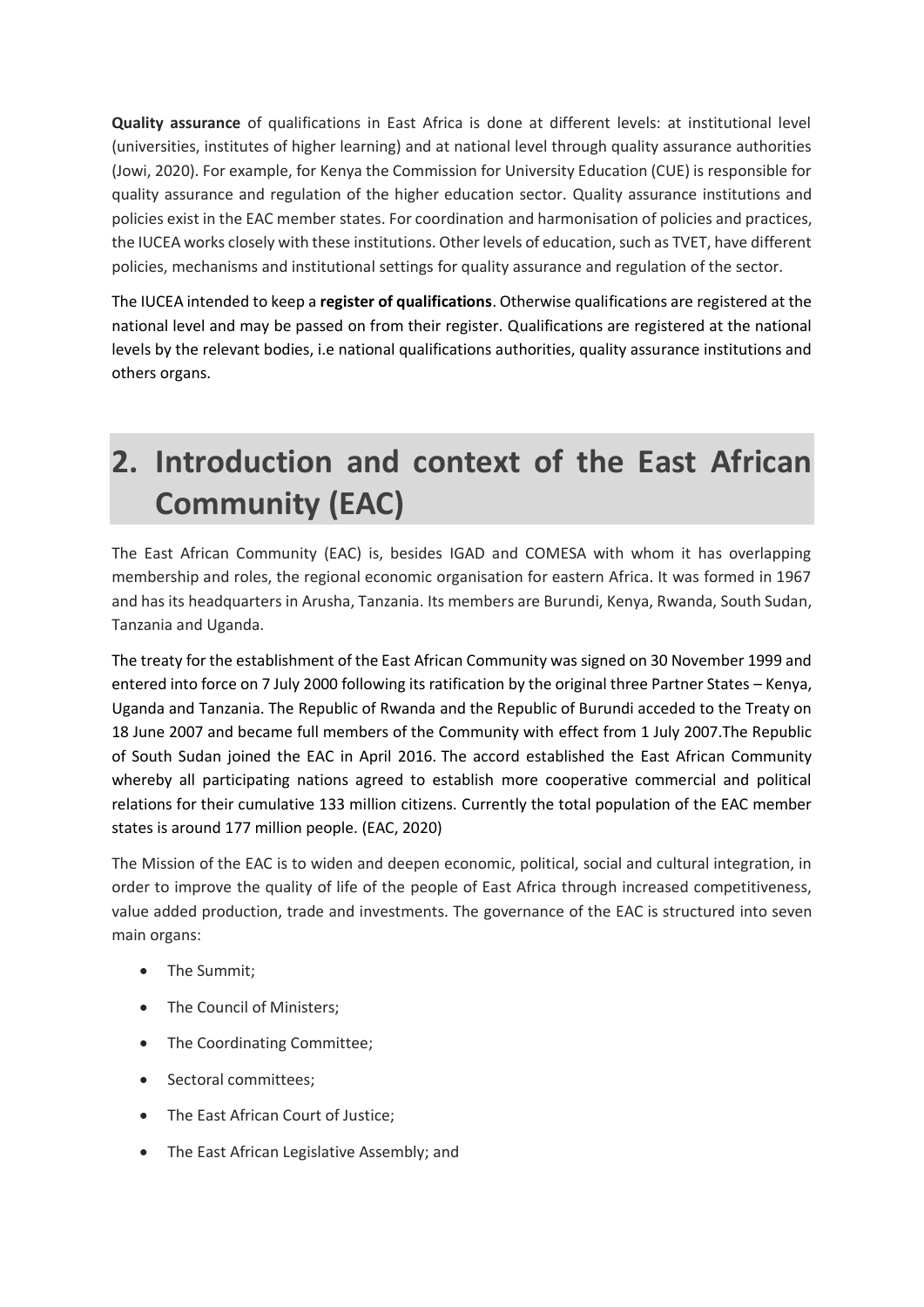• The Secretariat.

The Council of Ministers is the central decision-making body and governing organisation.

According to the Africa Regional [Integration Index Report 2019,](file:///C:/Users/Eduardacastel-branco/Desktop/-%09African%20Union,%20AFDB,%20UN%20ECA,%20Africa%20Regional%20Integration%20Index%20Report%202019.%20At:%20https:/www.integrate-africa.org/reports-data/download-the-reports) EAC is relatively well integrated , with an overall score of 0.537. It performs most strongly on the free movement of people dimension, where its countries average 0.664, but at 0.660 macro-economic integration is not far behind.

The combined GDP of the EAC in 2019 was USD 193.7 billion (EAC, 2020). The economies of the EAC countries are largely agriculture-based, and the informal sector dominates in terms of employment. The strongest economy is Kenya, which also has the biggest education sector, with Uganda and Rwanda following.

The current urban population of the East African Community stands at about 20%. Its literacy levels are as follows (Wikipedia, 2020).

|  |  | Table 1: EAC: population and literacy |  |
|--|--|---------------------------------------|--|
|--|--|---------------------------------------|--|

| No. | <b>Country</b>                       | Population (2020) | Literacy (%) |
|-----|--------------------------------------|-------------------|--------------|
| 1.  | <b>Burundi</b>                       | 11 530 580        | 67.2         |
| 2.  | <b>Kenya</b>                         | 53 771 296        | 87.4         |
| 3.  | Rwanda                               | 12 952 218        | 71.1         |
| 4.  | South Sudan                          | 12 042 910        | 27           |
| 5.  | Tanzania                             | 59 734 218        | 67.8         |
| 6.  | $\blacksquare$ Uganda                | 45 741 007        | 73.2         |
|     | East African Community   195 772 229 |                   | 68.35        |

Source: Wikipedia, 2020. [https://en.wikipedia.org/wiki/East\\_African\\_Community](https://en.wikipedia.org/wiki/East_African_Community)

In promoting Kiswahili, the EAC encourages its use as the regional common language for a variety of reasons: a) widely understood, b) ethnically neutral, c) relatively small learning curve needed for mastery, d) related to other Bantu languages in syntax structure and vocabulary, e) Pan-African appeal, and f) akin to a resource language. Having at least 120 million speakers, it is not only spoken extensively in the EAC countries and Congo but also with increasing significance in parts of the Horn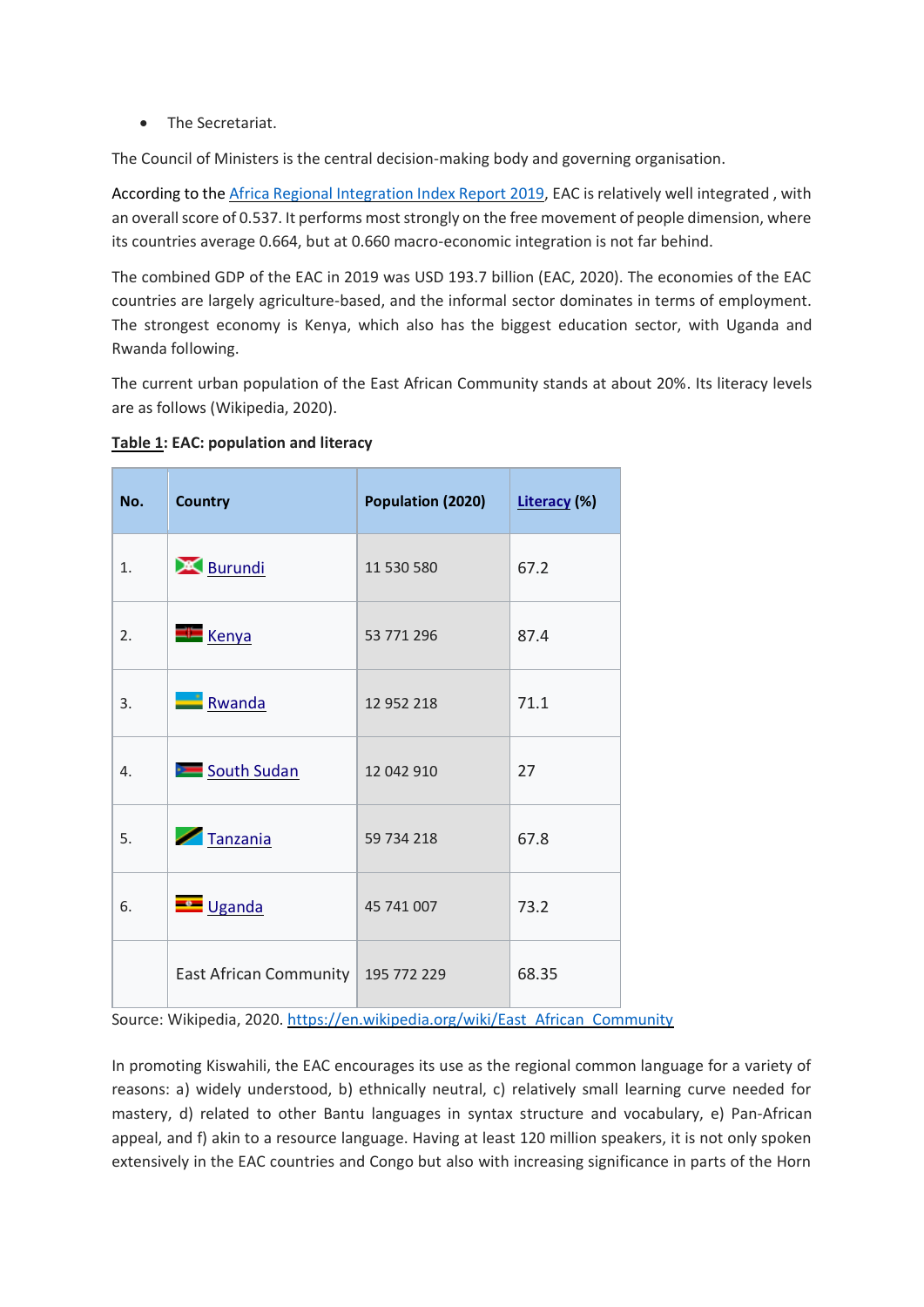of Africa, Malawi, Zambia, Mozambique, Zimbabwe, South Africa and the Indian Ocean Islands (i.e. Mauritius, Seychelles, and Comoros Islands) (Katembo, 2008).

### <span id="page-10-0"></span>**3. Mapping of education and training system**

Education, training and science and technology have a pivotal role in enabling the EAC to attain its vision and mission and to facilitate the operationalisation of the EAC Common Market Protocol, in addition to other key aspects of the development agenda. In recognition of this, in Article 102 (Education and Training) and 103 (Science and Technology) of the Treaty Establishing the East African Community (EAC Treaty), the EAC partner states commit to undertake concerted measures to foster cooperation in education and training, science and technology in the community. Such cooperation includes coordination of human resource development; cooperation in industrial training; development of common programmes, harmonisation of curricula, examinations, certification and accreditation of training institutions and facilitation of mobility of students and teachers. In pursuit of these commitments, several undertakings and achievements have been recorded and have impacted significantly on developments in education and human resource development in the region.

Beginning in 2008, the EAC Secretariat and the Partner States undertook a process of harmonisation of their education curricula, examination structures and frameworks, certification and accreditation of education systems and training curricula. This led to the development of harmonisation strategies for the seven different cycles (pre-primary, primary, secondary, teacher education, TVET, adult, continuing and non-formal education, and special needs education). The harmonisation process also included the development of structures and frameworks for examination and certification for the different levels. Using these structures and frameworks, by 2018 the partner states had aligned their curricula to the approved, harmonised EAC curricula and framework.

Following the harmonisation of the higher education level, in 2017 the EAC Heads of State declared the EAC region a Common Higher Education Area. In addition, the Inter-University Council for East Africa (IUCEA) has developed and operationalised the East African Qualifications Framework for Higher Education (EAQFHE) for further implementation of the Common Higher Education Area. The IUCEA has also introduced scholarship programmes to facilitate mobility of students in the EAC. A mobility programme for academic staff in the EAC has also been set up and facilitates the exchange of academic staff amongst the universities in the EAC partner states. The EAC Secretariat and the IUCEA have identified and operationalised regional centres of excellence for capacity building and research in prioritised strategic fields in which capacity deficits had been identified. These centres of excellence further facilitate the mobility of students and staff in the EAC.

To facilitate the regional integration process and especially the free movement of human resources, the EAC partner states have identified the harmonisation of the education curricula, standards, assessment and evaluation of education programmes as a priority issue (EAC, 2020). In the EAC Secretariat, education matters are coordinated by the Education Department, headed by a Principal Education Officer (Jowi, 2020). The policy and coordination of activities and programmes at the higher education level is under the purview of the Inter-University Council for East Africa (IUCEA), based in Kampala, Uganda.

The education sectors of Kenya, Tanzania and Uganda were, after independence, based on the British model, but have undergone major transformations since. In addition to the governments of the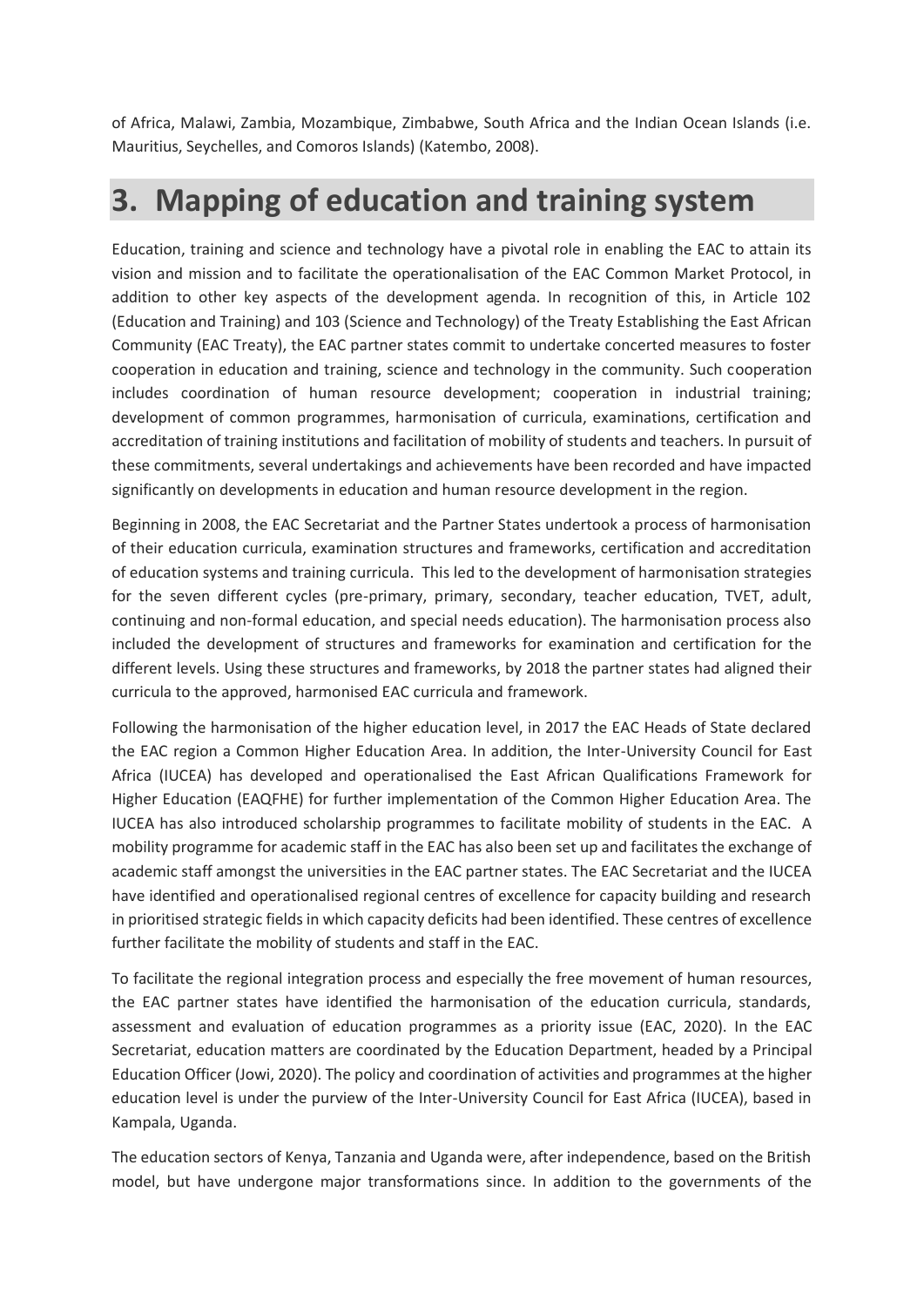respective partner states, religious organisations and development partners have played a major role in education provision in most of the East African countries. The education system of South Sudan has suffered greatly due to years of civil strife. It has been, to a large extent, provided as part of relief in refugee camps.

In Kenya and in Rwanda technical and vocational education and training have been declared a policy priority by their governments.

The coming into force of the *EAC* Common Market *Protocol* in July 2010 prompted the urgent need to develop tools and systems for the operationalisation of Article 11 of the *Protocol* in order to facilitate easy mobility of learners and labour. The Regional Qualifications Framework for Higher Education was developed as a consequence of these agreements (EAQFHE, 2020).

### <span id="page-11-0"></span>**4. Scope and structure of the RQF**

The first regional qualifications framework (RQF) to be developed by the East African Community is the East African Qualifications Framework for Higher Education (EAQFHE).



This framework was developed in 2015 by the IUCEA, with funding from Swedish SIDA.

The EAQFHE 'relates the EAC partner state national qualifications systems to a common EAC reference framework'. It also claims to be an 'independent reference point' aiming 'to develop trust between the different stakeholders' in the region (Kerre, undated).

Its stated purpose is that 'the EAQFHE provides the set of policies, objectives and information central to the organisation, management, implementation and monitoring arrangements for the qualifications framework. The EAQFHE:

- Provides important points of reference for setting and assessing academic standards for higher education providers;
- Assists in the identification of potential progression routes, particularly in the context of lifelong learning; and
- Promotes a shared and common understanding of the expectations associated with typical qualifications by facilitating a consistent use of qualification titles across the higher education sector within the region' (EAQFHE, 2015:11).

The EAQFHE is aimed at: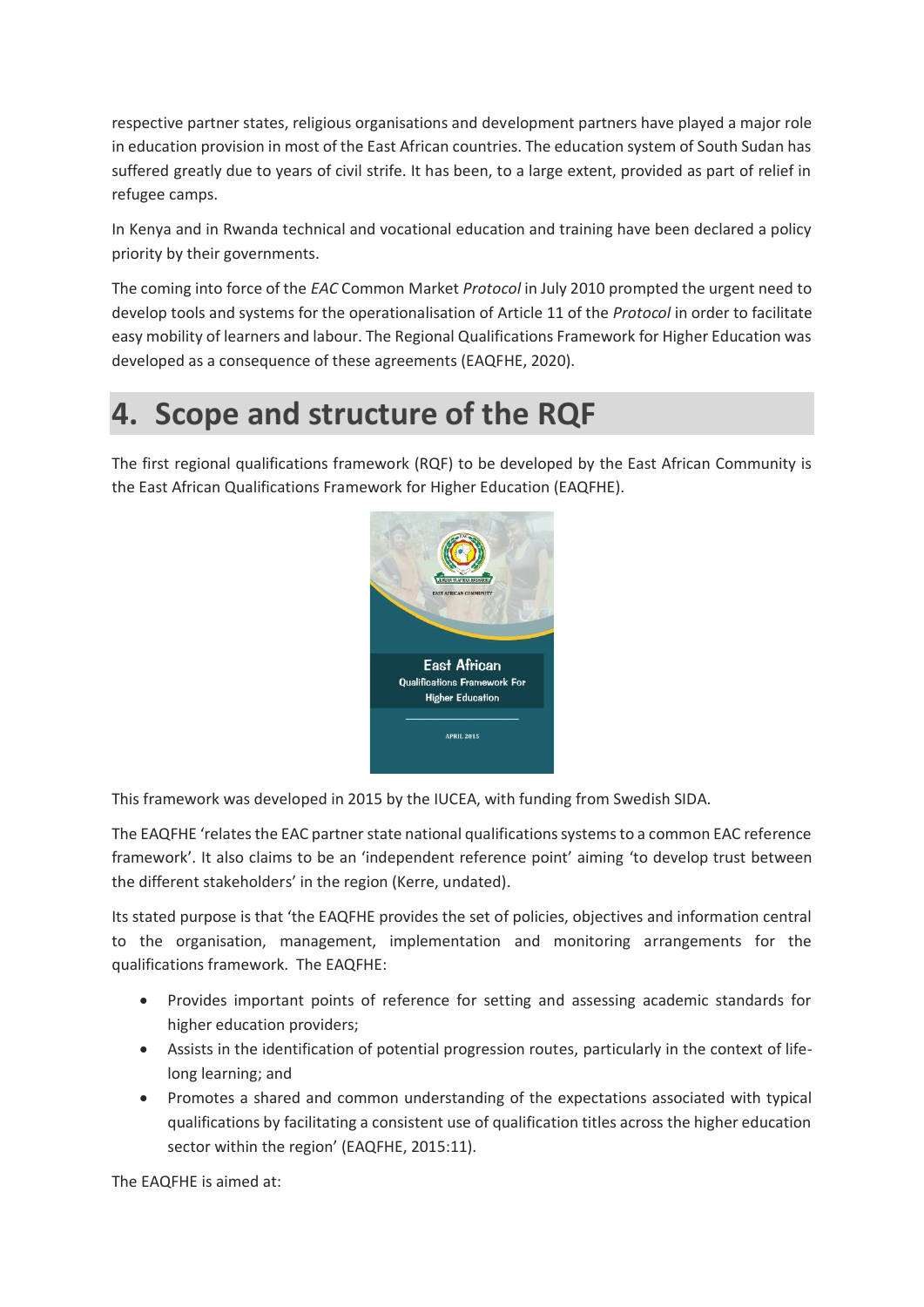- Ensuring the description of higher education qualifications based on learning outcomes attainable through successful completion of an educational and training regimen and certified by an award issued by a higher education/professional institution;
- Enabling individuals and employers to better understand and compare the qualification levels of education and training systems among the EAC partner states and in other countries;
- Enhancing international recognition of qualifications obtained in the partner states both for studies and employability;
- Enabling employers to better understand the education process and the expected skills and competences of job applicants;
- Enabling learners to choose education programmes according to their interests and needs and to understand requirements in each study area, and therefore being able to plan their learning more successfully; and
- Providing wider possibilities to life-long learning and for recognition of prior learning' (EAQFHE, 2015:11).

In addition to the EAQFHE, it has been noted that from 2020 the EAC has embarked on a process of developing a TVET qualifications framework, with assistance from the Swiss Agency for Development and Cooperation and the World Bank. Plans are also underway for the development of a teacher education qualifications framework for the region (Jowi, 2020).

Assessing the contribution of the EAQFHE in education and training and qualifications systems in the region will require specific data and analysis, and the EAC is aware of the relevance of monitoring and evaluation of this policy instrument. Analysing the impact or contribution of the EAQFHE in the region and for its member countries in terms of referencing, mutual recognition and quality of education and training qualifications can also contribute to enhance regional cooperation and integration.

In the framework of this mapping study, it can be affirmed that the EAQFHE has become an important guide and reference for the higher education sector, as well as for the process of developing qualification frameworks for other levels of qualifications frameworks, and the EAQFHE is considered an important tool for implementation of the regional Common Higher Education Area.

#### <span id="page-12-0"></span>**4.1 Scope**

As regards stated scope,

*the EAQFHE, applies to all types of education, modes of delivery, training and qualifications from basic to higher education, professional and vocational institutions, obtained through formal, and/ or non-formal, and/ or informal learning. The EAQFHE is central to education reforms currently being undertaken in the Community. The Framework does not distinguish between any profiles or orientations of qualifications, as such distinctions shall be made in the national qualifications frameworks. Given that the partner states have different titles for qualifications obtained in professionally or academically oriented higher education programmes, this distinction is illustrated in the EAQFHE. This means that in addition to distinguishing between the levels of programmes, the EAQFHE also specifies their orientation* (EAC, 2015:11).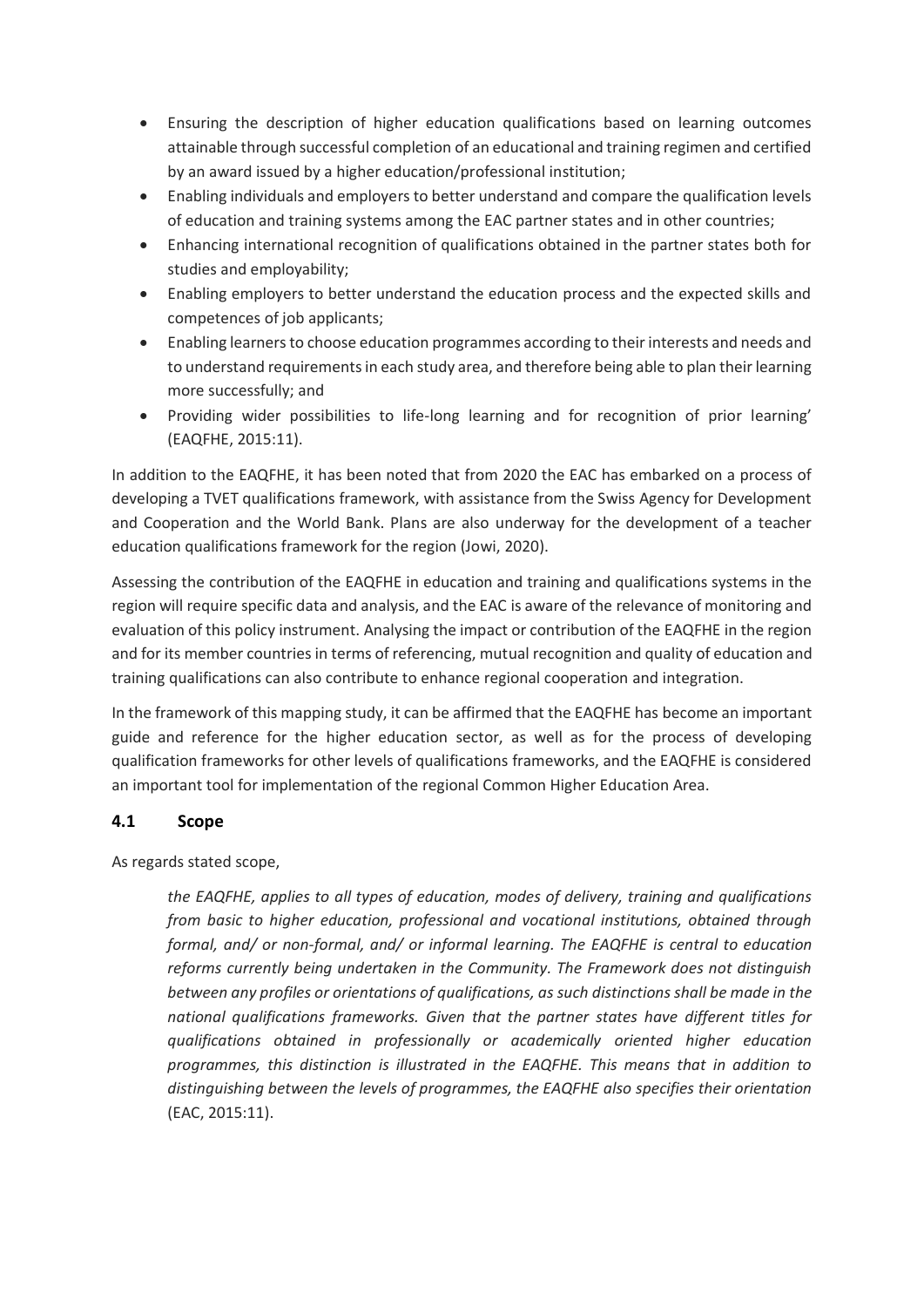The EAQFHE, as its name suggests, is a framework for qualifications in the higher education sector. In the process of developing this framework, it was seen as helpful to develop a full qualifications framework, since a framework for higher education only would be 'hanging' (Jowi, 2020).

The Higher Education Qualification Descriptors relate to programmes and not modules or course units. For qualifications, the framework of analysis of the EAQFHE contains the following descriptors:

- Development of Knowledge and Understanding (subject specific);
- Cognitive / Intellectual Skills;
- Key Transferable Skills;
- Practical Skills; and
- Volume of Learning (Kerre, undated).

#### <span id="page-13-0"></span>**4.2 RQF levels**

The EAQFHE is an 8-level qualifications framework, with level descriptors for all levels. The framework It is based on a credit system based on notional hours whereby 1 credit is 10 notional hours. One year of study is equal 40 credits, or 400 notional hours, which seems little, for example in comparison to the European Credit Transfer and Accumulation System (ECTS), where 60 ECTS credits are allocated to the learning outcomes and associated workload of a full-time academic year or its equivalent.

Credit transfer in the EAQFHE is time bound. However, learners on non-formal and informal programmes may have their cases considered on a case by case basis.

#### **Figure 1: EAQFHE - levels, qualifications and minimum credits required**

| <b>Qualifications Type</b>  | <b>Minimum Credits Required for</b><br><b>Graduation</b> | <b>EAQFHE</b><br>Level | <b>Qualification Types</b> |
|-----------------------------|----------------------------------------------------------|------------------------|----------------------------|
| <b>Doctorate Degree</b>     | 540                                                      | 8                      | Postgraduate               |
| <b>Master's Degree</b>      | 180                                                      |                        |                            |
| Postgraduate Diploma        | 120                                                      | $\overline{7}$         |                            |
| Post graduate Certificate   | 60                                                       |                        |                            |
| <b>Bachelor degree</b>      | 360                                                      | 6                      | Undergraduate              |
| <b>Advanced Diploma</b>     | 300                                                      |                        |                            |
| <b>Graduate Diploma</b>     | 240                                                      |                        |                            |
| <b>Graduate Certificate</b> | 120                                                      |                        |                            |
| Diploma                     | 240                                                      | 5                      | <b>Upper Secondary</b>     |
| Certificate                 | 120                                                      | $\overline{4}$         | and Post-                  |
|                             |                                                          |                        | Secondary                  |
|                             |                                                          |                        | <b>Education and</b>       |
|                             |                                                          |                        | <b>Training</b>            |
|                             |                                                          | 3                      | <b>Lower Secondary</b>     |
|                             |                                                          |                        | School                     |
|                             |                                                          | $\overline{2}$         | <b>Upper Primary</b>       |
|                             |                                                          | 1                      | <b>Lower Primary</b>       |

#### MINIMUM CREDITS FOR GRADUATION

*Source: IUCEA (2020), Presentation at ACQF launch workshop 2-3 September 2019 in Addis Ababa.*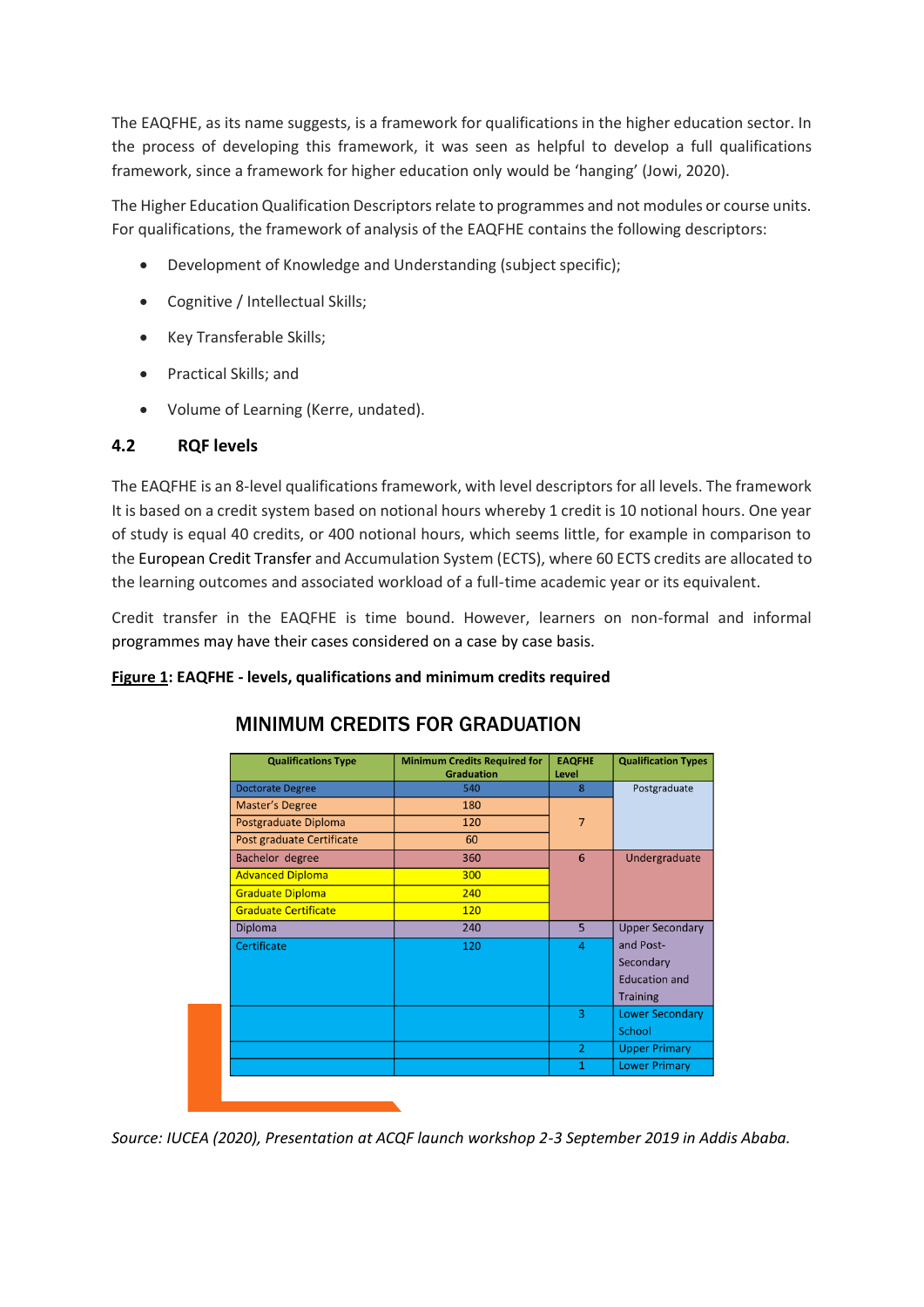#### <span id="page-14-0"></span>**4.3 Level descriptors**

The conceptual technical design of the EAQFHE includes a refined approach to level descriptors.



#### **Figure 2: EAQFHE domains of learning outcomes**

#### *Source: IUCEA (2020), Presentation at ACQF launch workshop 2-3 September 2020.*

Their definition resulted from the comparison of sets of level descriptors used in EAC member states. These are listed below (Kerre, undated).

- SET I 1. Knowledge 2. Practical skills 3. Social skills and responsibilities 4. Values, attitudes and professionalism 5. Communication, leadership and team skills 6. Problem solving and scientific skills 7. Information management and lifelong learning skills and 8. Managerial and entrepreneurial skills.
- SET II 1. Scope of knowledge 2. Knowledge literacy 3. Method and procedure 4. Problem solving 5. Ethics and professional practice 6. Accessing, processing and managing information 7. Producing and communicating of information 8. Context and systems 9. Management of learning 10. Accountability.
- SET III 1. Complexity 2. Autonomy 3. Responsibility 4. Adaptability 5. Knowledge and 6. Knowhow and behaviour.
- SET IV 1. Knowledge and understanding 2. Practice (applied knowledge and understanding) 3. Generic cognitive skills 4. Communication ICT and numeracy skills 5. Autonomy accountability and working with others.
- SET V 1. Work with information 2. Reflection 3. Ability to learn 4. Business communication 5. Responsibility 6. Motivation 7. Setting up goals 8. Independence 9. Ability to teach 10. Breadth of views.
- SET VI 1. Knowledge and understanding 2. Applied knowledge and understanding 3. Generic cognitive skills 4. Autonomy, accountability and working with others 5. Dynamism and adoptability 6. Non-routine and operational responsibility 7. Routine operations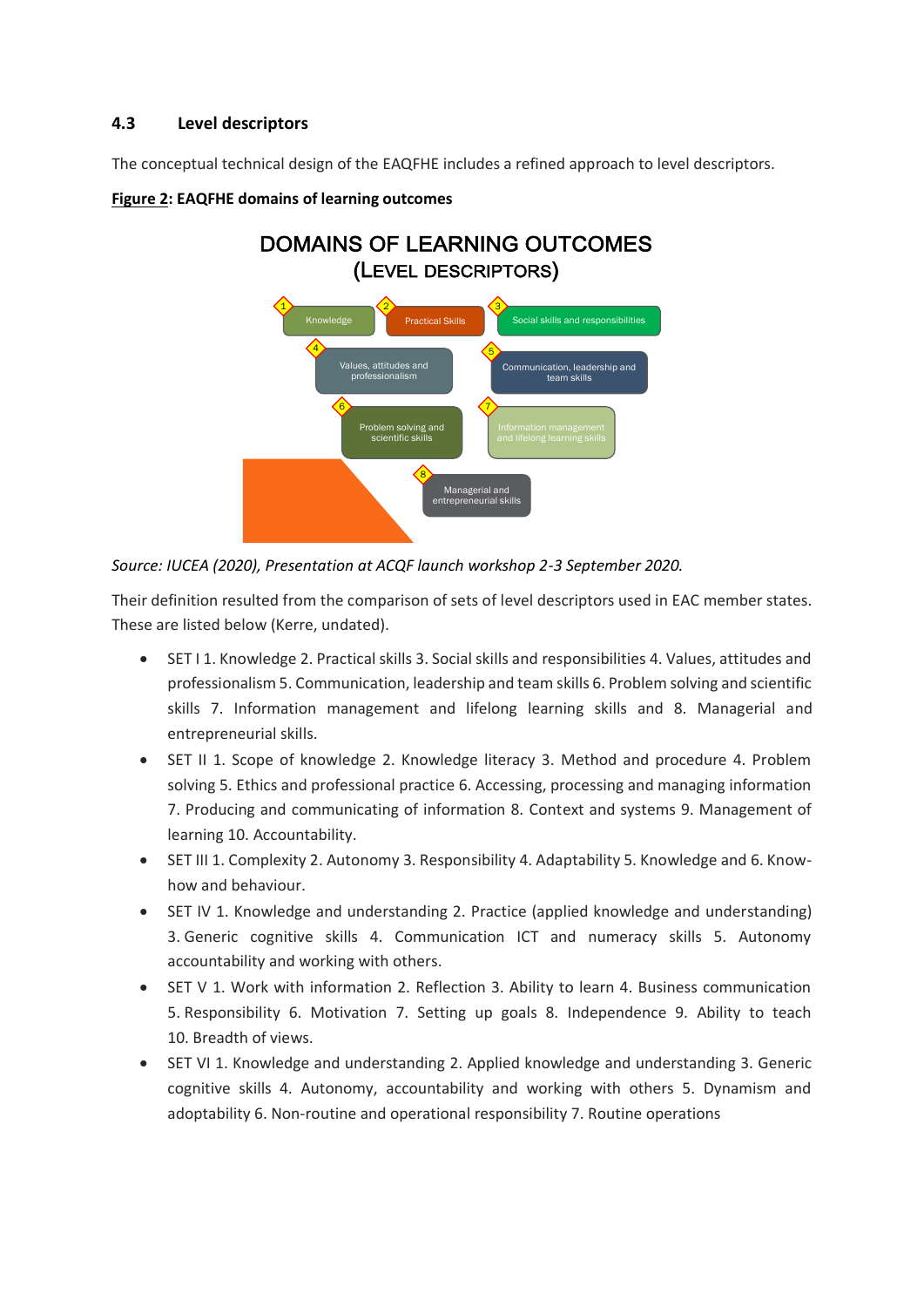- SET VII 1. Knowledge, creativity and leadership 2. High level management responsibility 3. Management training 4. Independent operative, supervisory responsibility 5. Requiring support 6. Functional workplace
- SET VIII: IUCEA 1. Knowledge at the most advanced frontiers of a discipline 2. Specialised problem-solving skills 3. Originality and creativity 4. Generic cognitive and analytical skills 5. Adequate problem-solving skills evidenced by ability to identify relevant issues, concepts, principles and theories 6. Society conscious 7. Leadership and supervisory abilities 8. Subject proficiency.

#### <span id="page-15-0"></span>**4.4 Use of Learning Outcomes**

The EAQFHE is based on learning outcomes and is learner-centred.

All qualifications listed on the EAQFHE contain outcome statements which describe the knowledge, skills and attributes of a graduate. The outcome statement is designed to be used by prospective employers and other tertiary education organisations, and for comparing qualifications.

Different learners will achieve the outcomes in different ways, so outcome statements indicate the minimum achievement expected from a qualification. Each outcome statement includes information on:

- Graduate profiles that identify the expected learning outcomes of a qualification. This is captured in notions of what a learner will know and understand and be able to do when they achieve the qualification.
- Education pathways that identify other qualifications that a graduate could enrol into after completing this qualification. Where qualifications are standalone, and do not prepare graduates for further study, the outcome statement should make this clear.
- Employment pathways or contributions to the community that identify the areas in which a graduate may be qualified to work, or the contribution they may make to their community (EAC, 2015).

#### <span id="page-15-1"></span>**4.5 Definition of 'qualifications'**

The EAQFHE uses the following definition of a qualification: 'A qualification recognises the achievement of a set of learning outcomes for a particular purpose through formal certification' (EAC, 2015).

#### <span id="page-15-2"></span>**4.6 Development of qualifications**

All qualifications listed on the EAQFHE:

- Are subject to quality assurance as outlined in the quality assurance guidelines;
- Have the qualification title and details publicly available;
- Are defined by a qualification type and level;
- Are allocated a credit value;
- Have a subject area classification; and
- Shall have a status to indicate whether the qualification is current, expiring or discontinued (Kerre, undated).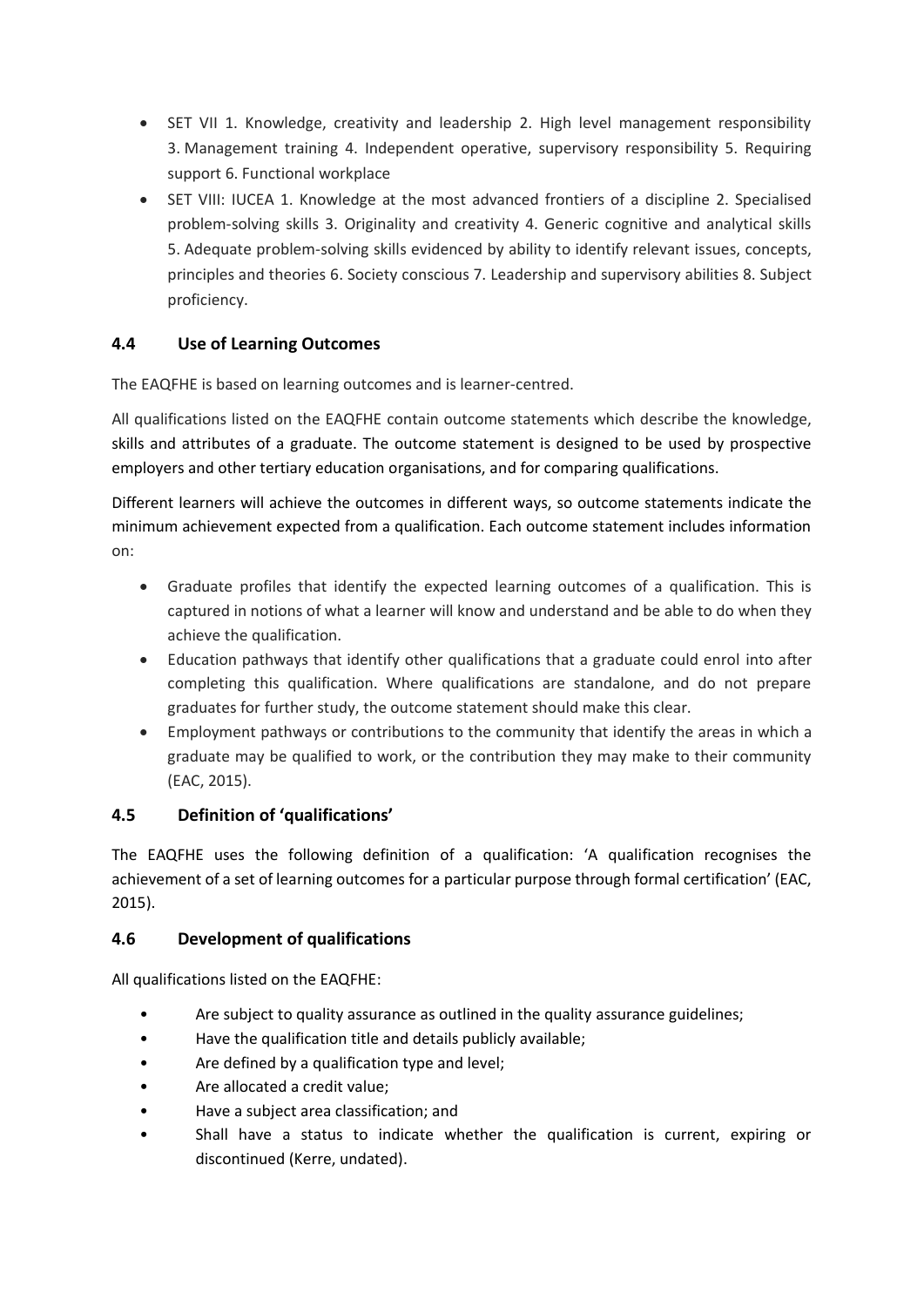#### <span id="page-16-0"></span>**4.7 Other instruments**

The other main instruments the EAQFHE is working with are:

- The Regional Quality Assurance System (IUCEA, 2019)
- Credit systen
- The national qualification frameworks
- The Addis Convention on the recognition of qualifications in higher education.

#### <span id="page-16-1"></span>**3.7.1 NQF levels and EAQFHE levels - overview**

|                                  | <b>EAQFHE</b>  | <b>Burundi</b> | Kenya          | Rwanda         | <b>Tanzania</b> | Uganda |
|----------------------------------|----------------|----------------|----------------|----------------|-----------------|--------|
| PhD Degree                       | 8              |                | 10             |                | 10              |        |
| Doctoral Degree                  | 7              |                | 9              | 6              | 9               |        |
| Master's Degree                  | 6              |                | 8              | 5              | 8               |        |
| Post Graduate Diploma            |                |                |                |                |                 |        |
| Post Graduate Certificate        |                |                |                |                |                 |        |
| Bachelor Degree Graduate Diploma | 5              |                | 7              | 4              | 7               | 5      |
| <b>Graduate Certificate</b>      |                |                |                |                |                 |        |
| Diploma Certificate              | 4              |                | 6              | 3              | 6               | 4      |
|                                  | 3              |                | 5              | $\mathfrak{D}$ | 5               | ς      |
|                                  |                |                | 4              |                | 4               |        |
|                                  | $\overline{2}$ |                | 3              | 1              | 3               |        |
|                                  |                |                | $\mathfrak{p}$ |                | $\mathfrak{p}$  |        |
|                                  |                |                |                |                |                 |        |

*Source: Kerre, undated.* 

### <span id="page-16-2"></span>**5. Legislation**

#### <span id="page-16-3"></span>**5.1 Legal acts directly applying to the RQF and its implementation**

No legislation appears to apply directly to the establishment of this RQF.

#### <span id="page-16-4"></span>**5.2 Relation with other related legal acts/ regulations**

The following legal instruments were said to provide the legal framework for the EAQFHE (Kerre, undated):

- Treaty Establishing the EAC;
- Protocol on the East African Community Common Market (PEACCM)
- IUCEA Act;
- National higher education policy and legislation of each partner state;
- EAC Legislation for EAQF.

The EAQFHE refers to Article 102 of the Treaty of the EAC, which has four pillars of integration, one of which is Common Market Protocol. Article 102 of the Treaty is mainly on the commitment to cooperate in education and training, thus the basis for harmonisation and development of these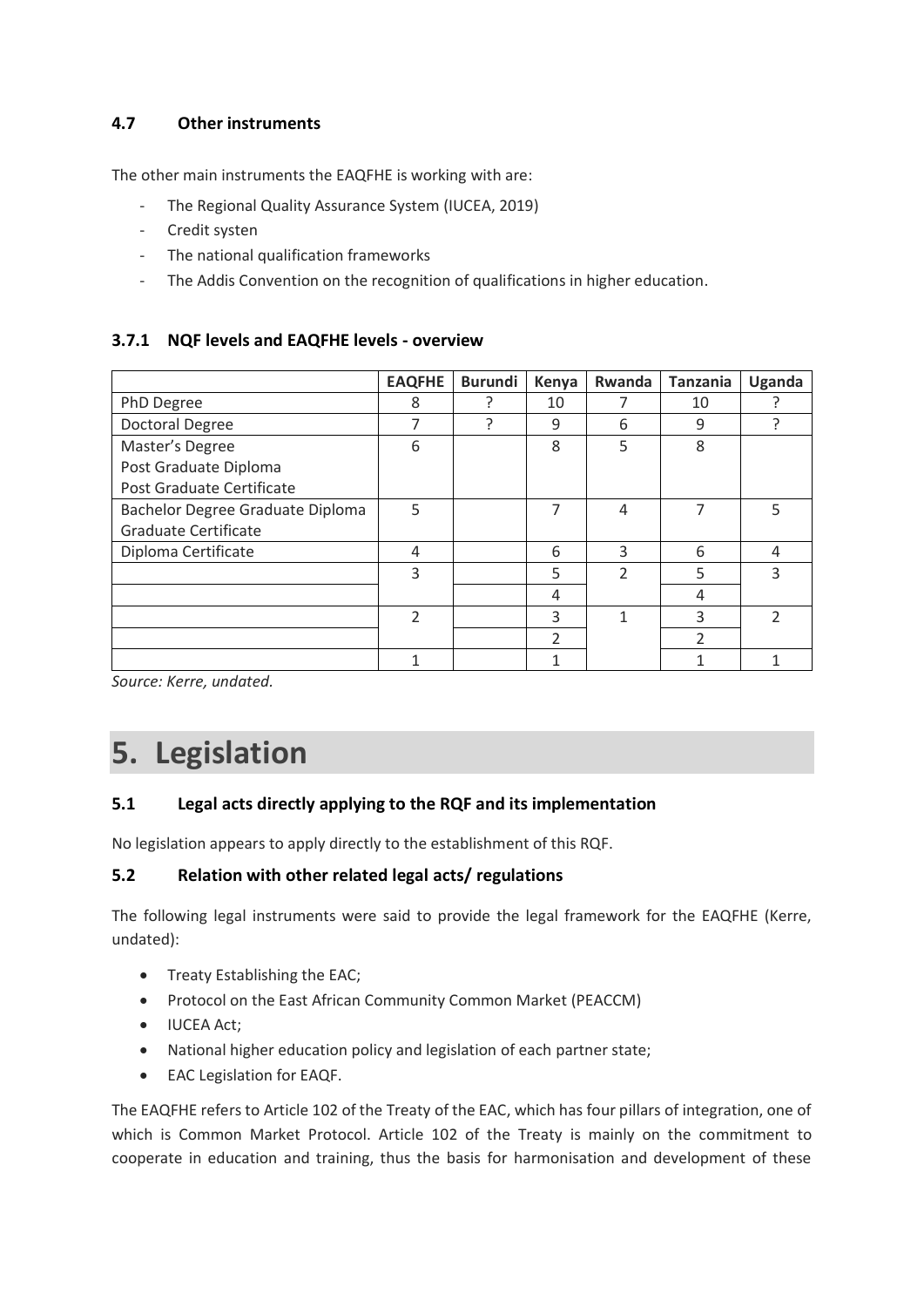regional frameworks. It does address the Common Market Protocol, but not quite all other pillars of integration.

Article 11 of the Treaty states that mobility of professionals within the East African community needs to be facilitated (EAC, 1999). To facilitate the mobility of professionals in the EAC, the EAC states undertook to sign a Mutual Recognition Agreement between Competent Authorities regulating the different professions. By 2019 Mutual Recognition Agreements had been signed for Accountants, Architects, Engineers and Veterinarians. Negotiations of MRAs for Land Surveyors and the Advocates of East Africa have been concluded and are waiting for signature. A study on effectiveness of MRAs has since been undertaken. Sensitisation meetings for the MRA for Pharmacists were set to begin. The negotiations for Pharmacists commenced in 2017 and are on-going.

### <span id="page-17-0"></span>**6. Organising systems: governance, institutions, stakeholders**

#### <span id="page-17-1"></span>**6.1 Governance, roles, functions – policy, coordination, implementation, monitoring**

The overall mandate over implementation of the EAQFHE rests with the IUCEA, which is the custodian and governing body, delegated by the EAC. Monitoring of the framework according to a monitoring framework is being done by the IUCEA, to be reported to EAC.

The key stakeholders of the EAQFHE are the higher education bodies in the member states, and the respective Ministries of Education.

### <span id="page-17-2"></span>**7. Quality assurance of qualifications**

#### <span id="page-17-3"></span>**7.1 Legal base of the QA framework**

Quality assurance of qualifications in East Africa is done at different levels: at institutional level (universities, institutes of higher learning) and at national level through quality assurance authorities (Jowi, 2020). For example, for Kenya the Commission for University Education (CUE) is responsible for quality assurance and regulation of the higher education sector. Quality assurance institutions operate in the other member states. For coordination and harmonisation of policies and practices, the IUCEA works closely with these agencies. Other levels of education such as TVET have different quality assurance policies and mechanisms.

Although the EAQFHE does not have a specific mandate regarding Quality Assurance, it is closely associated with the Regional Quality Assurance System (IUCEA, 2020), developed to promote comparability of education systems, enhance quality education and maintain international standards that would render the system competitive regionally and internationally.

#### <span id="page-17-4"></span>**7.2 Scope of the QA framework**

As an independent reference point the EAQFHE will need to stipulate quality assurance requirements regarding how qualifications are designed and how they are awarded (assessment, validation and recognition) supporting the credibility of qualifications in the framework. This does not mean that the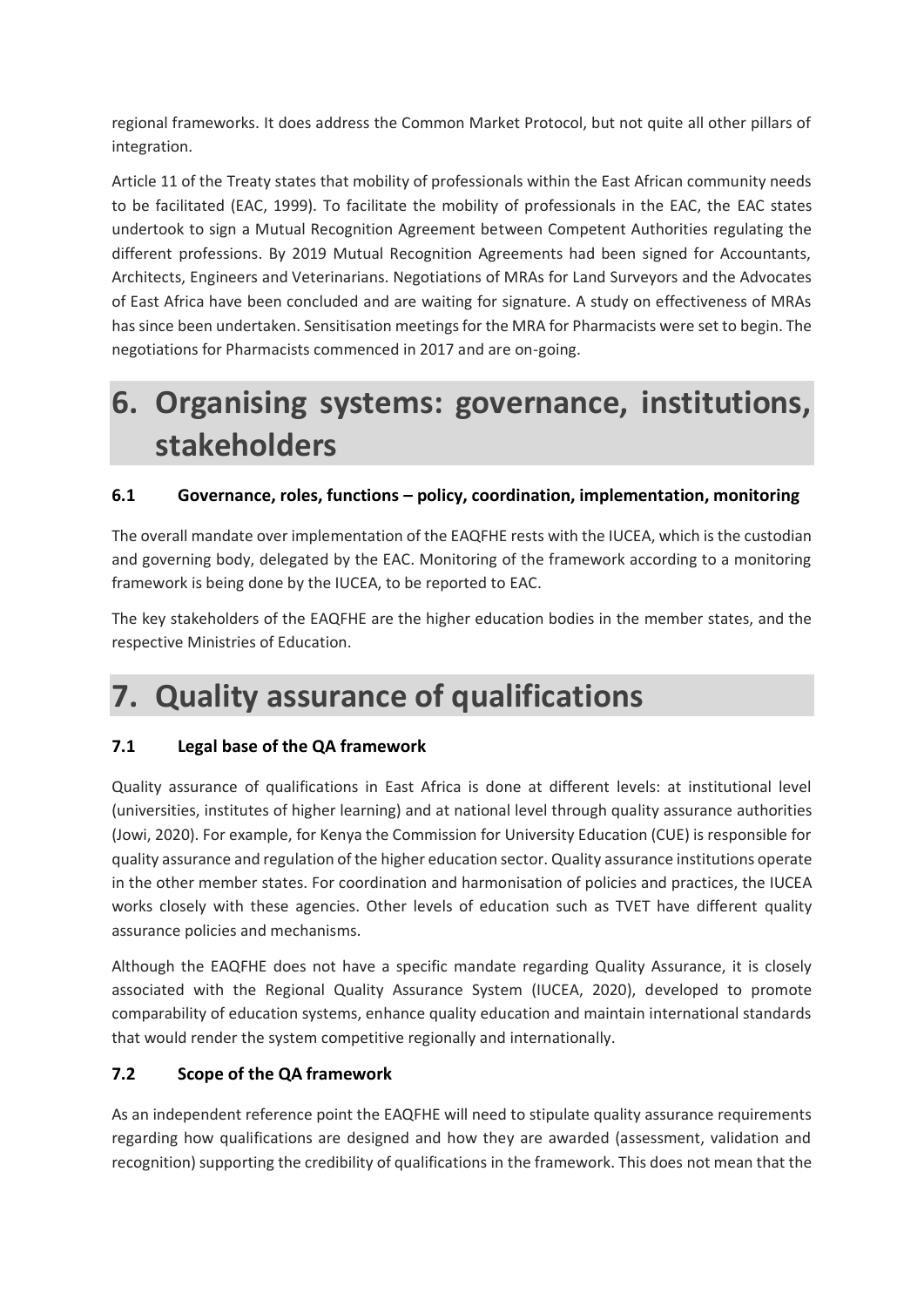EAQFHE prescribes specific quality assurance processes (this may be regulated elsewhere in the national systems) but that all qualifications in the IUCEA network shall be quality assured (EAC, 2015).

#### <span id="page-18-0"></span>**7.3 QA bodies and regulators in RQF implementation**

IUCEA is responsible to conduct the processes and policies to quality assure the EAQFHE.

#### <span id="page-18-1"></span>**7.4 Participation in international bodies**

IUCEA participates in a number of relevant international projects, notably the HAQAA project (Harmonisation of African Higher Education Quality Assurance and Accreditation).

# <span id="page-18-2"></span>**8. Regional Qualifications Framework implementation**

According to the EAQFHE document, the IUCEA shall bring together representatives from national authorities and other stakeholders to constitute the East African Qualifications Framework for Higher Education Committee, whose functions shall be to:

- Lay the foundation for the establishment and operation of a sustainable EAC Qualifications management system;
- Continue to create and build confidence in qualifications that contribute to national and regional development obtained by recognising qualifications and competencies obtained through formal, informal and prior learning at national and across borders;
- Develop a structure to support pathways that provide access to qualifications that contribute to skills and competence development and life-long learning;
- Align with international qualifications to enhance national and international mobility of graduates and workers; and
- Strengthen national regulatory and quality assurance systems for education and training to ensure they are ready.' (EAC, 2015)

It was intended that this RQF would be enforced by:

- EAQFHE Advisory Committee;
- EAQ Authority, to be established by legislation, which would fulfil the following mandate:

To oversee the development of the EAQFHE by formulating and publishing policies and criteria for registration of bodies responsible for establishing education and training standards or qualifications and for accreditation of bodies responsible for monitoring and auditing achievements in terms of such standards and qualifications;

To oversee the implementation of the EAQFHE by ensuring the registration, accreditation and assignment of functions to bodies referred to above, as well as the registration of national standards and qualifications on the framework. It must also take steps to ensure that provisions for accreditations are complied with and where appropriate, that registered standards and qualifications are internationally comparable.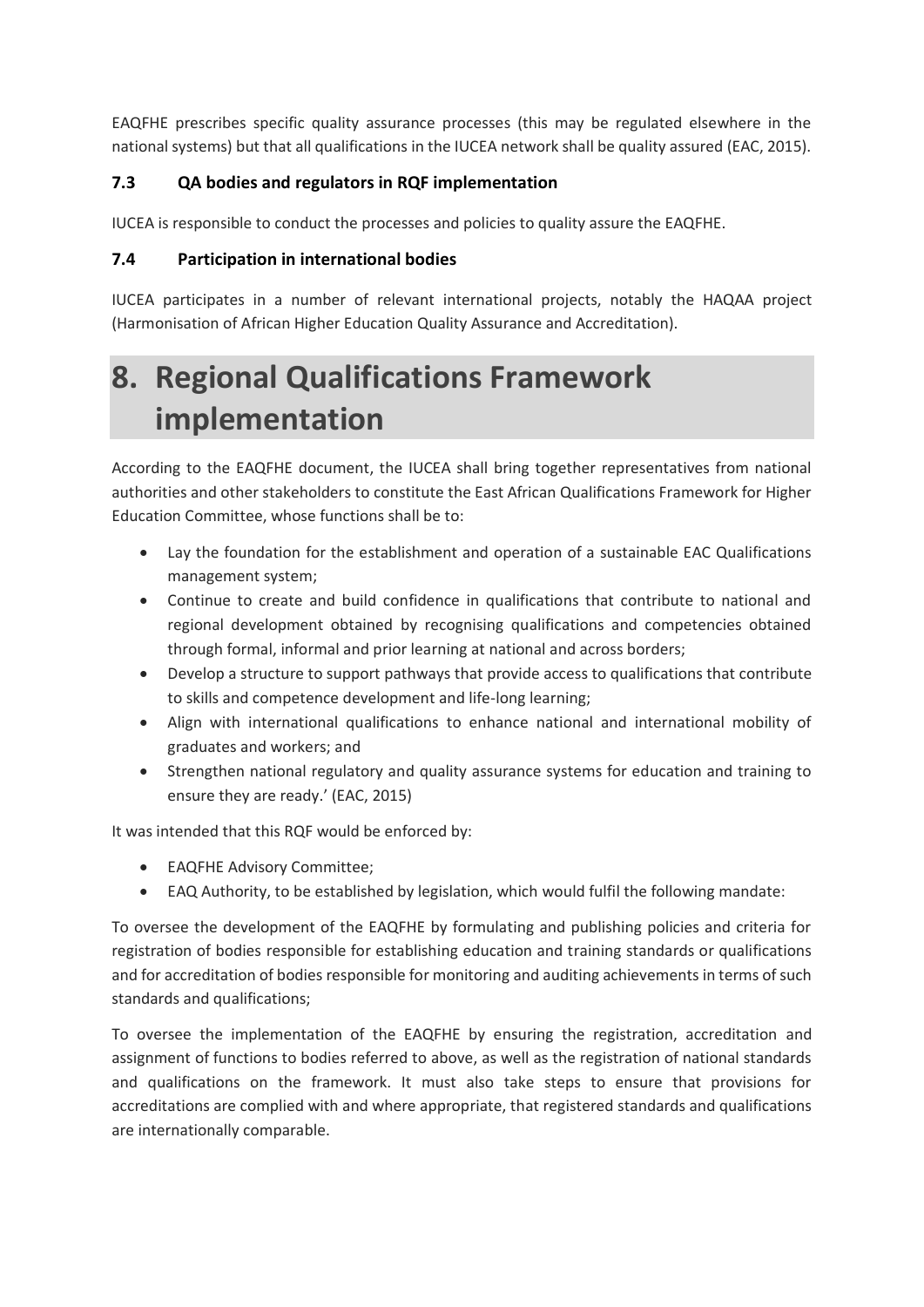The following supporting instruments were foreseen for the implementation of the EAQFHE (Kerre, undated and IUCEA 2020):

- Qualifications Issuance Policy
- Qualifications Pathways
- Qualifications Register and Policy
- Addition and Removal to the Qualifications (to/from the EAC Register for Accredited/Recognised programmes and institutions)
- Guidelines for Alignment of EAQFHE with National Qualifications Framework(s) and beyond the region
- Academic Programme Benchmarking
- Recognition of Prior Learning (RPL)

Whether the above implementation bodies and policies have been implemented could not be established during this mapping study. The IUCEA website lists the East African Qualifications Framework Programme as one of its programmes, but no further information is given. (IUCEA, 2020).

#### <span id="page-19-0"></span>**8.1 Inclusion of qualifications in register**

The IUCEA intended to keep a register of qualifications.

Qualifications are registered at the national levels by the relevant bodies, e.g. the national qualifications authorities, by quality assurance institutions and others.

#### <span id="page-19-1"></span>**8.2 Funding**

Initial funding to develop the RQF was from the Swedish International Development Agency (SIDA). More information on funding for the operationalisation of the EAQFHE was not shared at the moment of writing this report.

#### <span id="page-19-2"></span>**8.3 Monitoring, evaluation and development**

Monitoring of the framework according to a monitoring framework is done by IUCEA, to be reported to EAC. The monitoring system uses a scorecard, which covers a number of actions that the EAC is undertaking and which are shared with representatives of the EAC states.

## <span id="page-19-3"></span>**9. Validation of prior learning, non-formal and informal learning**

#### <span id="page-19-4"></span>**9.1 Relation of RPL and RQF**

Recognition of prior learning (RPL) may in some East African countries be done at national levels, implemented by national authorities. The IUCEA may, in the context of the RQF, advocates for RPL at national level (Jowi, 2020).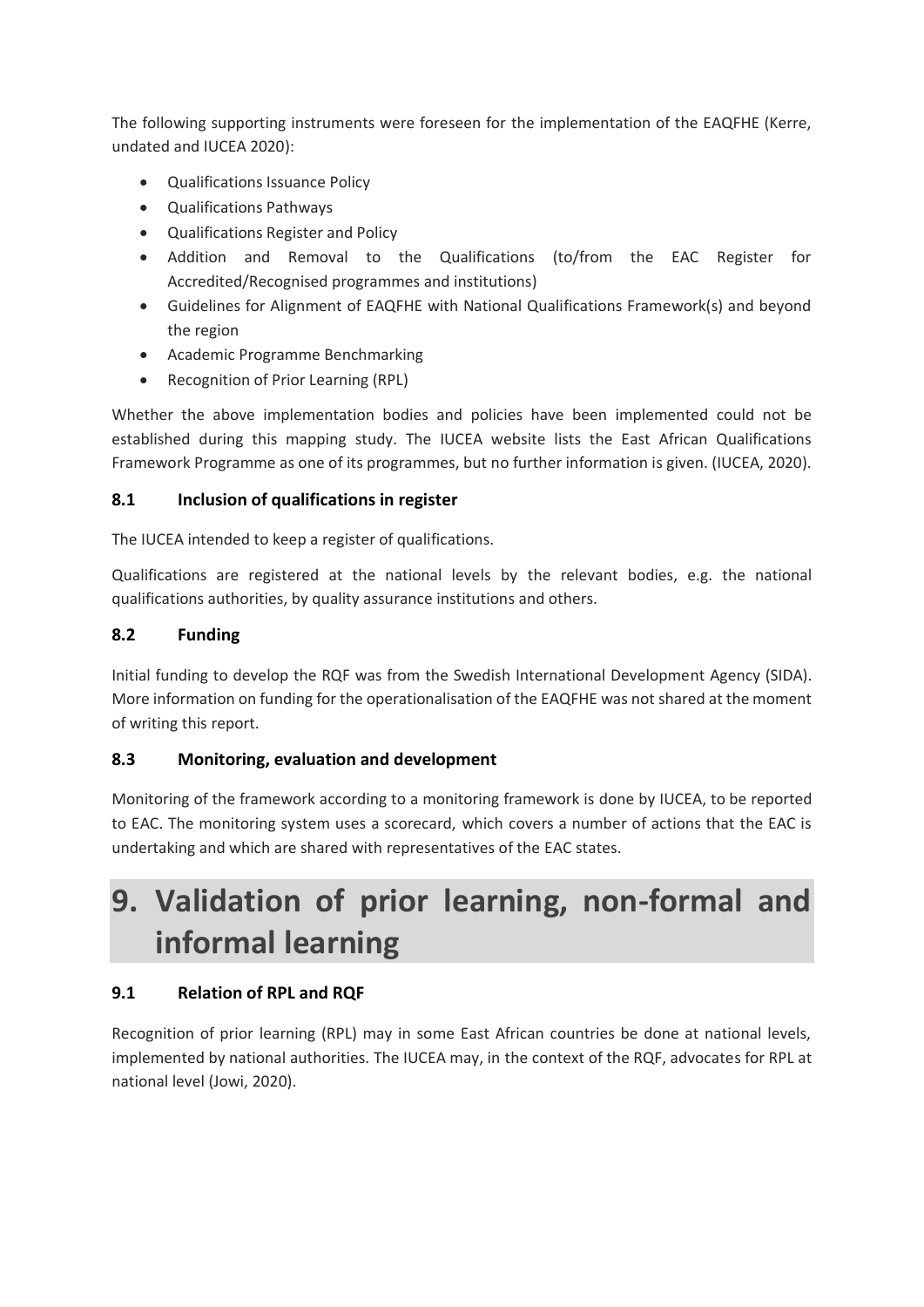# <span id="page-20-0"></span>**10.Recognition of foreign qualifications**

Recognition of foreign qualifications is done at national level. Mutual recognition of qualifications is done by bringing the regulators together, which is where IUCEA may play a role (Jowi, 2020).

# <span id="page-20-1"></span>**11.Interrelationships with other countries and regions**

Relationships between the EAC and the EAQFHE and other regions have not been well developed. There have been no deliberate efforts to work together with other regions on the continent and beyond, which may be an area in need of improvement. The African Union and its initiative to work on the continental qualifications framework (ACQF) could be helpful in this respect (Jowi, 2020).

### <span id="page-20-2"></span>**12.Implications for the ACQF mapping study**

The EAC is aware of the development of the ACQF and has been participating in meetings in this regard. The EAC believes there is a need for the ACQF, as a means of harmonising strategies for education on the continent. Standards and frameworks can be harmonised for benefits to be shared.

The interview with Dr James Jowi indicated that the main benefit of an ACQF would be that the continental space will be opened, for more access to education. Other benefits will be the monitoring of the student mobility within the continent, and a growing capacity on the continent to receive students from across the continent. Another aspect is that there will be common standards, which will improve the quality of education. Deficits in one institution can be overcome with the help of other institutions, and by benchmarking, whereby the continental level could provide the links (Jowi, 2020).

Dr Jowi also indicated that the benefits to be accrued to the EAC as a regional body from the development and implementation of the ACQF will be as follows (JOWI, 2020):

- Within the EAC and elsewhere there is currently cooperation with European partners on quality systems. It will be beneficial to bring all systems together, working within one framework.
- The East African region can take advantage of services and professionals moving in the context of a continental free trade area. This cannot develop without including education into the continental integration.
- The EAC lacks resources; in the continental context resources can be shared, rather than developing initiatives in parallel, in particular where capacity is deficient.

Additional observations by Dr Jowi are that different countries and regions of Africa are at different levels of progress in development of their qualification frameworks. He noted that there is little awareness within the higher education institutions themselves of what a qualification framework is, or its purpose. He noted that it might have been preferable to focus on the regional level first, so that each region develops and experiences the workings of its qualifications framework before bringing them together into a continental framework.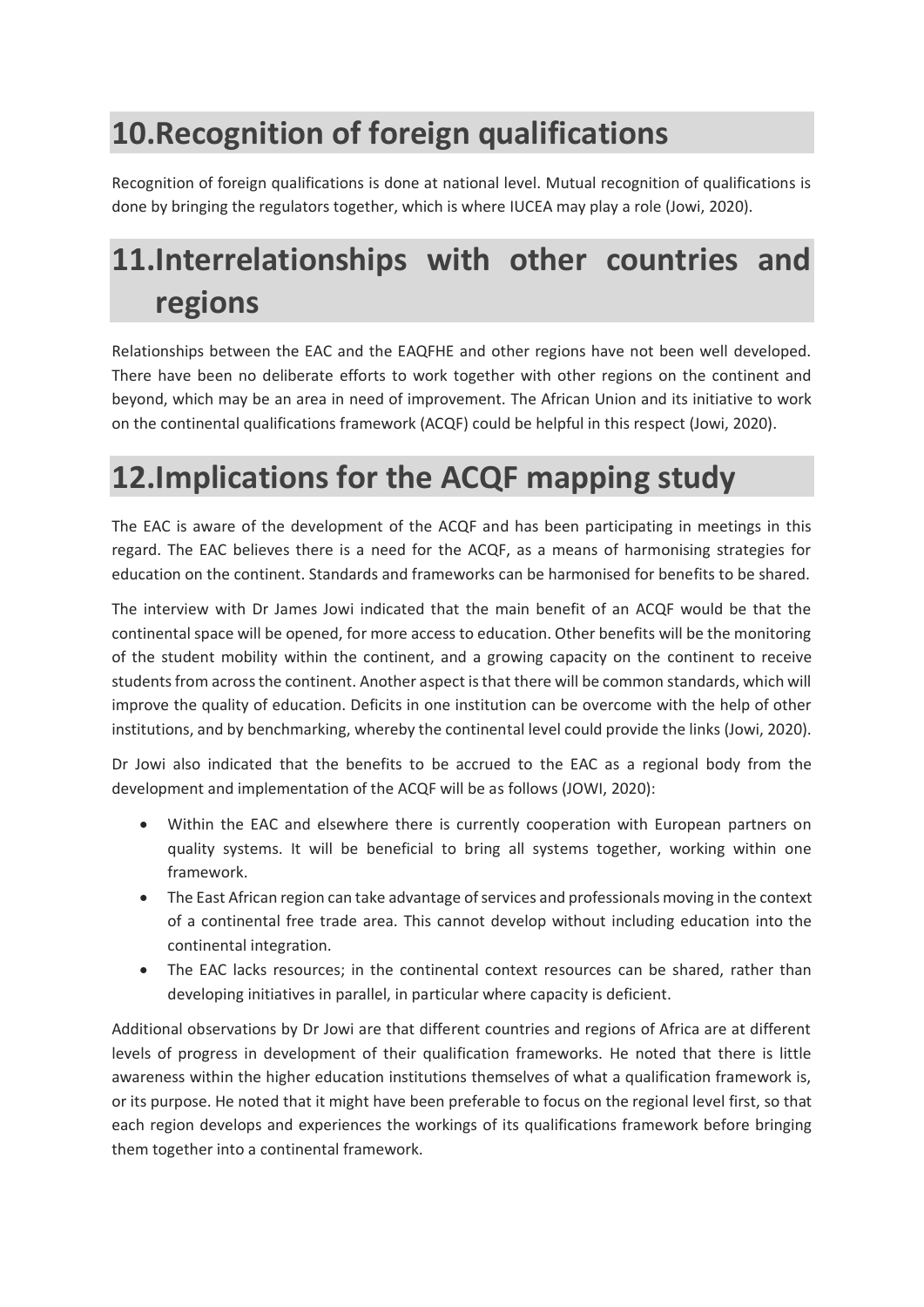Dr Jowi also noted that there are several ongoing continental initiatives, and better coordination and information is necessary for all practitioners and stakeholders at national and regional levels.

### <span id="page-21-0"></span>**13.Conclusions and future plans**

The East African Qualifications Framework for Higher Education has developed the necessary documents to cover higher education in detail, and the lower levels of qualifications in general terms. In regard to its implementation it seems to have become a guide and reference document, informing further work on regional qualifications frameworks.

In addition to the EAQFHE, the EAC partner states also rely on their own national frameworks (in as far these are in place) and interact with each other on various aspects of equivalencies, recognition of qualifications and education.

The plans at the East African regional level are (Jowi, 2020):

- To implement the Higher Education qualifications framework
- To develop a TVET qualifications framework and a qualifications framework for teacher education.